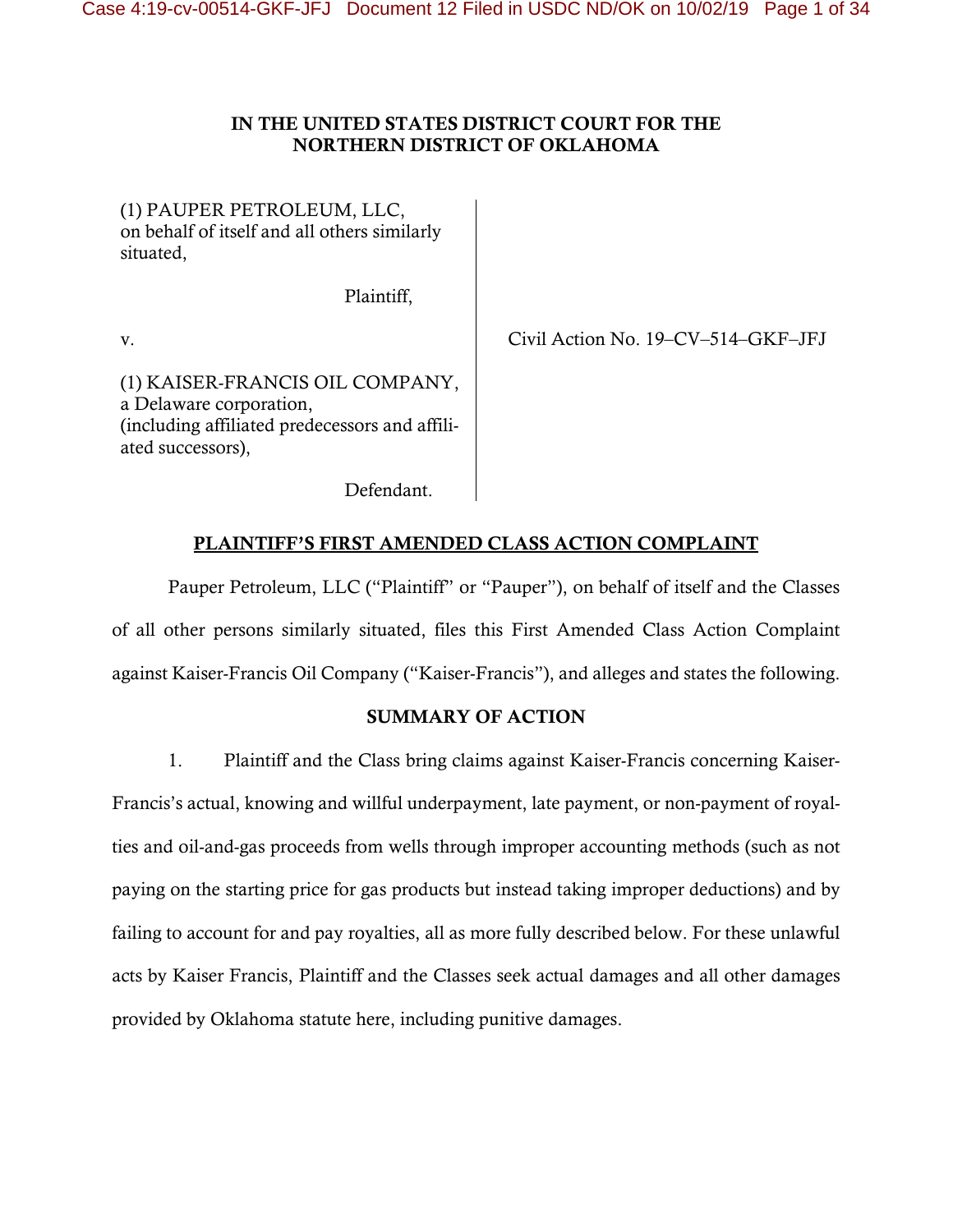#### JURISDICTION AND VENUE

2. This Court has original jurisdiction over the claims asserted in this complaint pursuant to 28 U.S.C. § 1332(d) because the proposed class has more than 100 members, the parties are minimally diverse, and the amount in controversy exceeds \$5 million.

3. Venue is proper in this District pursuant to 28 U.S.C. § 1391 because Kaiser-Francis maintains its principal place of business within this District.

#### PARTIES

4. Plaintiff is a limited liability company organized under the laws of Oklahoma. Plaintiff owns royalty interests in at least one Kaiser-Francis operated well that produces gas: the Meier 33-1 Well located at 33–18N–10W in Blaine County, Oklahoma. Plaintiff's royalty interest stems from an oil-and gas-lease dated October 4, 1979 (recorded at Book 331, Pages 254–255 in the Blaine County, Oklahoma records), which is attached as Exhibit 1.

5. Plaintiff's oil-and-gas lease includes royalty provisions, which have been violated by Kaiser-Francis as detailed herein.

6. Kaiser-Francis is a corporation organized under Delaware law with its principal place of business in Tulsa, Oklahoma, and it may be served with process by serving its registered agent, Frederic Dorwart, 124 E. 4th St., Suite 100, Tulsa, OK 74103.

7. Kaiser-Francis is in the business of producing and marketing oil-and-gas and constituent products from the wells in which the Class members hold interests.

8. Kaiser-Francis and its affiliated predecessors, successors, and current and past employees, agents, representatives, attorneys, or others acting on their behalf and all those to whose prior leasehold interests they have succeeded and for whom they are legally liable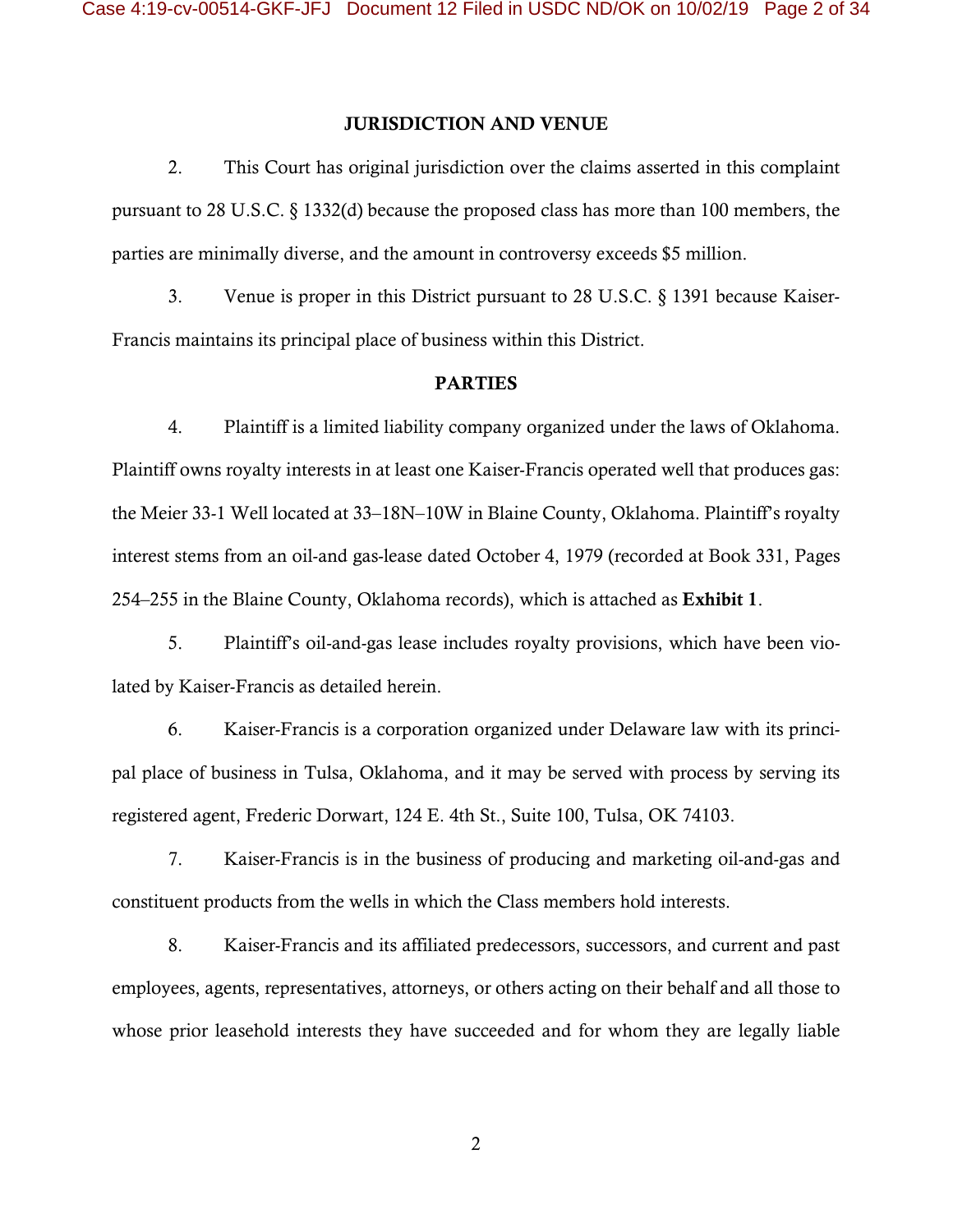whether by merger, assignment, or otherwise shall herein collectively be known as "Defendant" or "Kaiser-Francis."

9. The acts charged in this Complaint as having been done by Kaiser-Francis were authorized, ordered, or done by officers, agents, affiliates, employees, or representatives, while actively engaged in the conduct or management of Kaiser-Francis's business or affairs, and within the scope of their employment or agency with Kaiser-Francis.

# CLASS I ALLEGATIONS CLASS I – ROYALTY DEDUCTIONS

10. Plaintiff brings this action on behalf of itself and as a class action pursuant to

Rule 23(a), (b)(2), and (b)(3) of the Federal Rules of Civil Procedure on behalf of the following

class and subclass ("Class I" and "Class I Subclass"):

CLASS I: All royalty owners in Oklahoma wells, from August 1, 2013, to present, where Defendant (including its affiliated predecessors and affiliated successors) are or were the operator (or a working interest owner who marketed its share of gas and directly paid royalties to the royalty owners). The Class claims relate to royalty payments for gas and its constituents (such as residue gas, natural gas liquids, helium, nitrogen, or drip condensate).

CLASS I SUBCLASS: All persons entitled to share in royalty proceeds, from August 1, 2013, to present, payable under any lease that contains an express provision stating that royalty will be paid on gas used off the lease premises (an Express Fuel Clause).

Excluded from the Class and Subclass are: (1) agencies, departments or instrumentalities of the United States of America, including but not limited to the U.S. Department of the Interior (the United States, Indian tribes, and Indian allottees); (2) the State of Oklahoma or any of its agencies or departments that own royalty interests; (3) Defendants, their affiliates, predecessors, and employees, officers, and directors; (4) any publicly traded company or their affiliated entity that produces, gathers, processes, or markets gas; (5) the claims of royalty owners to the extent covered by arbitration clauses or prior settlement agreements, if any, still in effect at the time suit was filed herein; (6) overriding royalty owners and others whose interest was carved out from the lessee's interest; (7) royalty owners who have already filed and still have pending lawsuits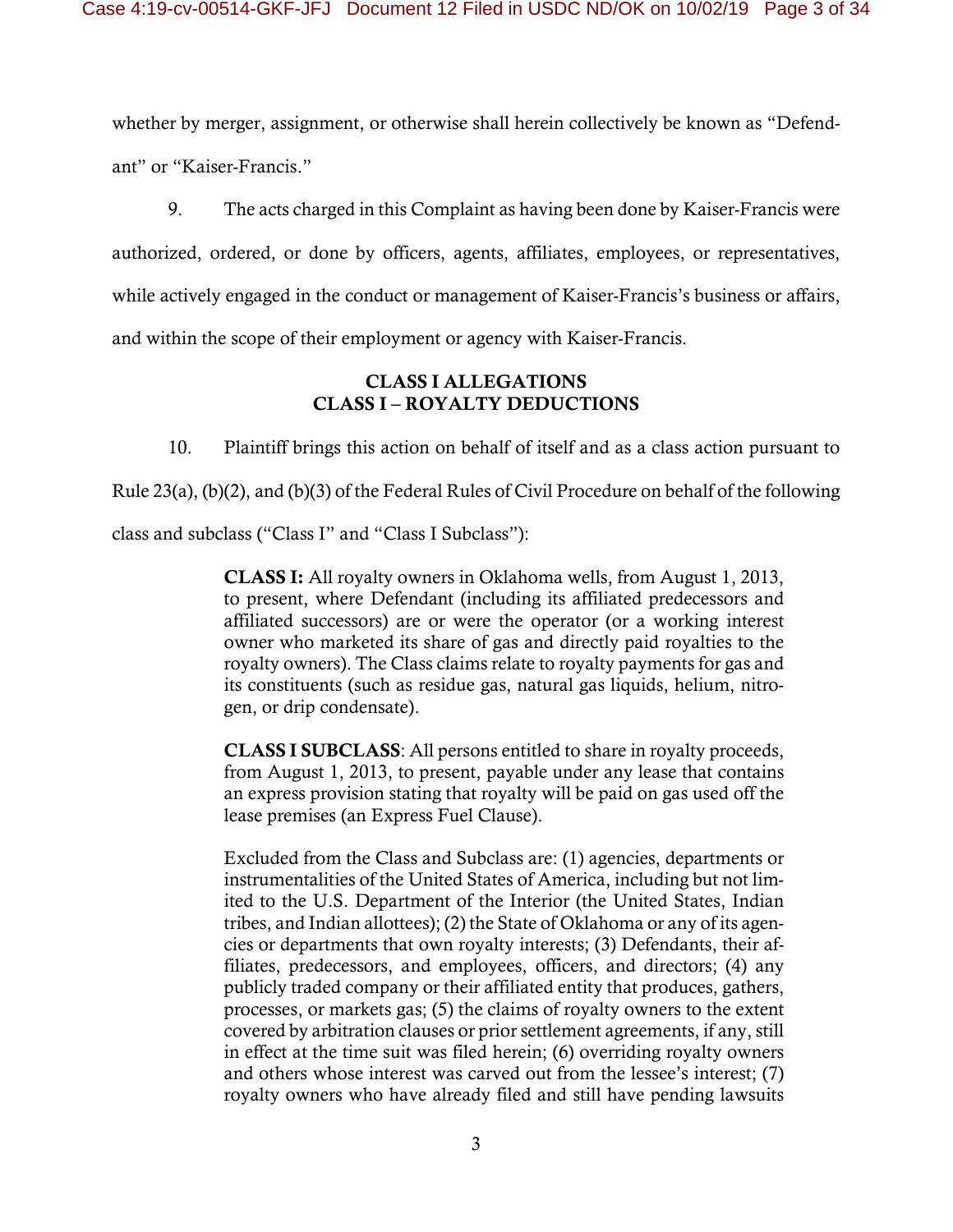for underpayment of royalties against Defendants at the time suit is filed herein; (8) royalty owners only to the extent they take gas in-kind, if any; and, (9) royalty owners only to the extent receiving "Blanchard" payments.

11. The members of Class I and Class I Subclass are so numerous and geograph-

ically dispersed that joinder of all members is impracticable.

12. Kaiser-Francis operates or has operated hundreds of Class I Wells that produce

gas. Kaiser-Francis holds a working interest in these Wells, with at least one, and usually

multiple, royalty owners for each well.

13. Kaiser-Francis has within its possession or control records that identify all per-

sons to whom it (including affiliated predecessors and those for whom it is legally responsible)

has paid royalties from Class I Wells during the Class Period.

14. The questions of fact or law common to Plaintiff, Class I, and Class I Subclass

include, without limitation, one or more of the following:

- a. Whether the Plaintiff and members of Class I are beneficiaries of the implied Marketable Condition Rule (MCR), which requires Kaiser-Francis to sever the gas from the ground and to prepare the gas for market at Kaiser-Francis's sole expense.
	- i. If so, whether: 1) the Midstream Costs of gathering, compression, dehydration, treatment, and processing (GCDTP) are costs associated with preparing the gas for market such that none of them should have been deducted from royalties but all of them were; or 2) whether the market for gas occurs before GCDTP are incurred such that the Class's claim is only for excessive deductions of Midstream Costs.
	- ii. If not, whether the Class members were party to a lease that expressly allows deduction of all of the GCDTP Midstream Costs ("Express Deduction Lease" or "ED Lease"), such that these Class I members have a claim only for excessive deductions of Midstream Costs, and if so, whether the Midstream Costs actually deducted were excessive in amount.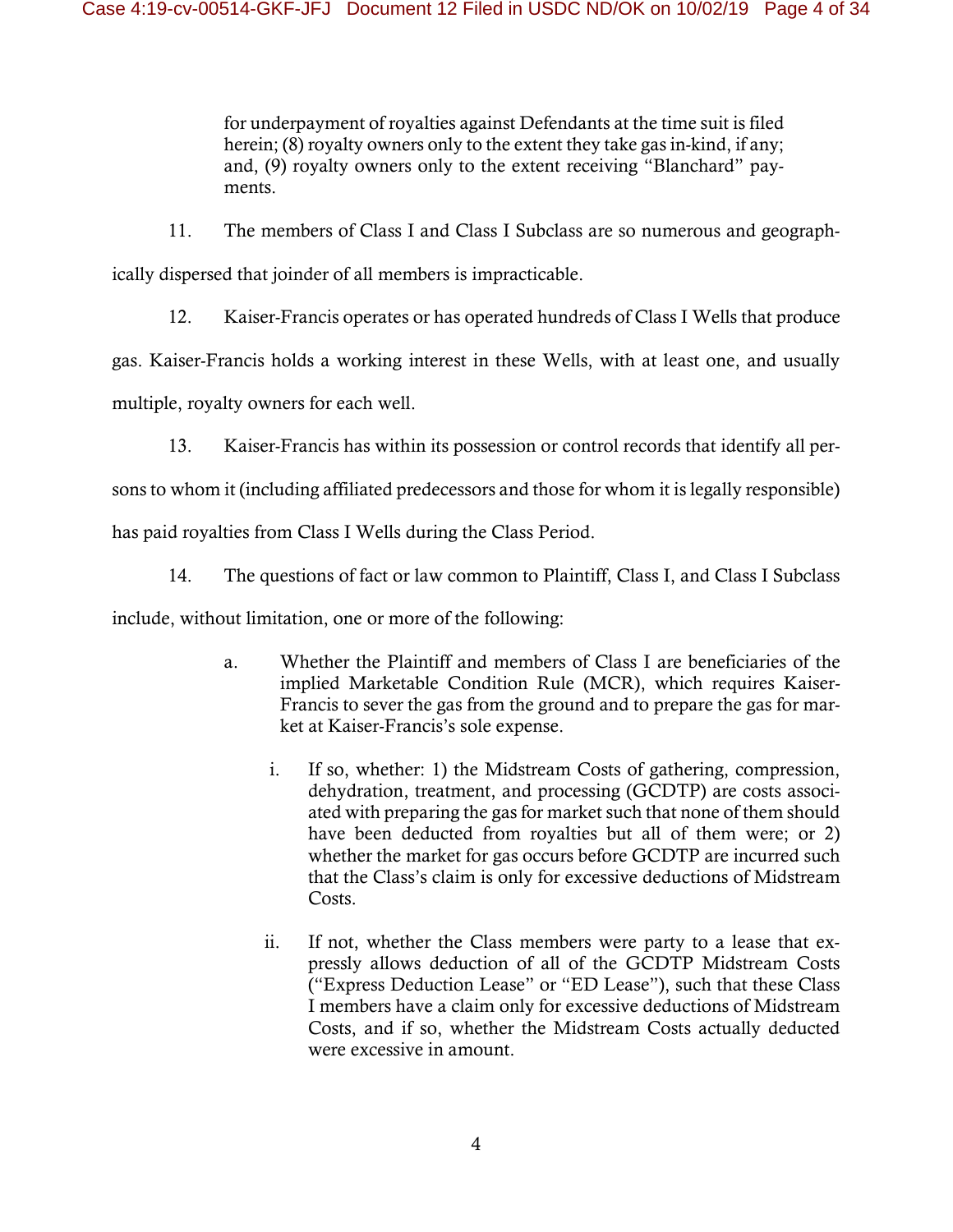- b. Whether Kaiser-Francis paid royalty to Plaintiff and members of Class I for all valuable constituents coming from their wells and which inured to Kaiser-Francis's benefit either: 1) through credit toward the Midstream Costs; or 2) by contractual consideration in-kind to a midstream company (such as drip condensate, helium, liquefied nitrogen, some percentage of residue, some percentage of fractionated NGLs, plant fuel, or FL&U).
- c. Whether Kaiser-Francis (including any of its affiliates) paid royalty to Plaintiff and members of Class I based on a starting price below what Kaiser-Francis or its affiliates received in arm's-length sales transactions.
- d. Whether Class I Subclass leases have Express Fuel Clauses.
	- i. If so, whether Defendant failed to pay for the gas from Class I Subclass Wells used off the leased premises.
- e. Whether class-wide damages be calculated for Plaintiff's theories of liability.

15. Plaintiff is typical of other Class I members because Kaiser-Francis pays royalty to Plaintiff and other Class I members using a common method. Kaiser-Francis pays royalty based on the net revenue Kaiser-Francis receives under its gas contracts which terms royalty owners do not know or approve. The contracts are for services necessary to place the gas and its constituent parts into marketable condition so they can be sold into recognized, active, and competitive commercial markets.

16. Further, Plaintiff is typical of other Class I Subclass members because Plaintiff's oil-and-gas lease contains an Express Fuel Clause.

17. Plaintiff will fairly and adequately protect the interests of the members of Class I and Class I Subclass. Plaintiff is a royalty owner to whom Kaiser-Francis pays royalty. Plaintiff understands its duties as Class I and Class I Subclass representative. Plaintiff has retained counsel competent and experienced in class action and royalty owner litigation.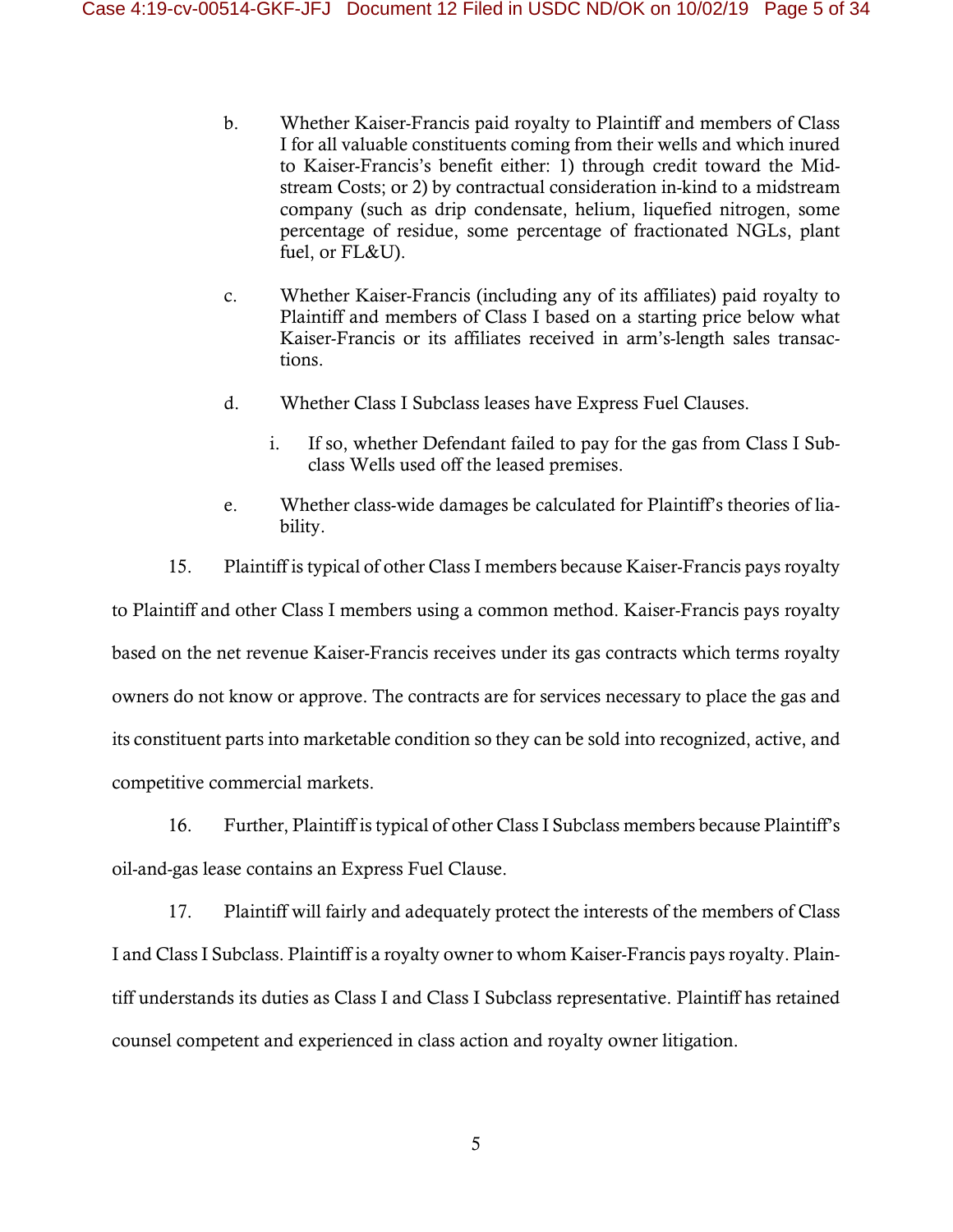18. This action is properly maintainable as a class action. Common questions of law or fact exist as to all members of Class I and Class I Subclass, and those common questions predominate over any questions solely affecting individual members of such Class. *See supra*, *¶* 14. There is no need for individual Class I and Class I Subclass members to testify in order to establish Kaiser-Francis's liability to or damages sustained by Plaintiff and members of Class I and Class I Subclass.

19. Class action treatment is appropriate in this matter and is superior to the alternative of numerous individual lawsuits by members of Class I and Class I Subclass. Class action treatment will allow a large number of similarly situated individuals to prosecute their common claims in a single forum, simultaneously, efficiently, and without duplication of time, expense and effort on the part of those individuals, witnesses, the courts, and/or Kaiser-Francis. Likewise, class action treatment will avoid the possibility of inconsistent and/or varying results in this matter arising out of the same facts. No difficulties are likely to be encountered in the management of this class action that would preclude its maintenance as a class action and no superior alternative forum exists for the fair and efficient adjudication of the claims of all Class I and Class I Subclass members.

20. Class action treatment in this matter is further superior to the alternative of numerous individual lawsuits by all or some members of Class I and Class I Subclass. Joinder of all Class I and Class I Subclass members would be either highly impracticable or impossible. And the amounts at stake for individual Class I and Class I Subclass members, while significant in the aggregate, would be insufficient to enable them to retain competent legal counsel to pursue claims individually. In the absence of a class action in this matter, Kaiser-Francis will likely retain the benefit of its wrongdoing.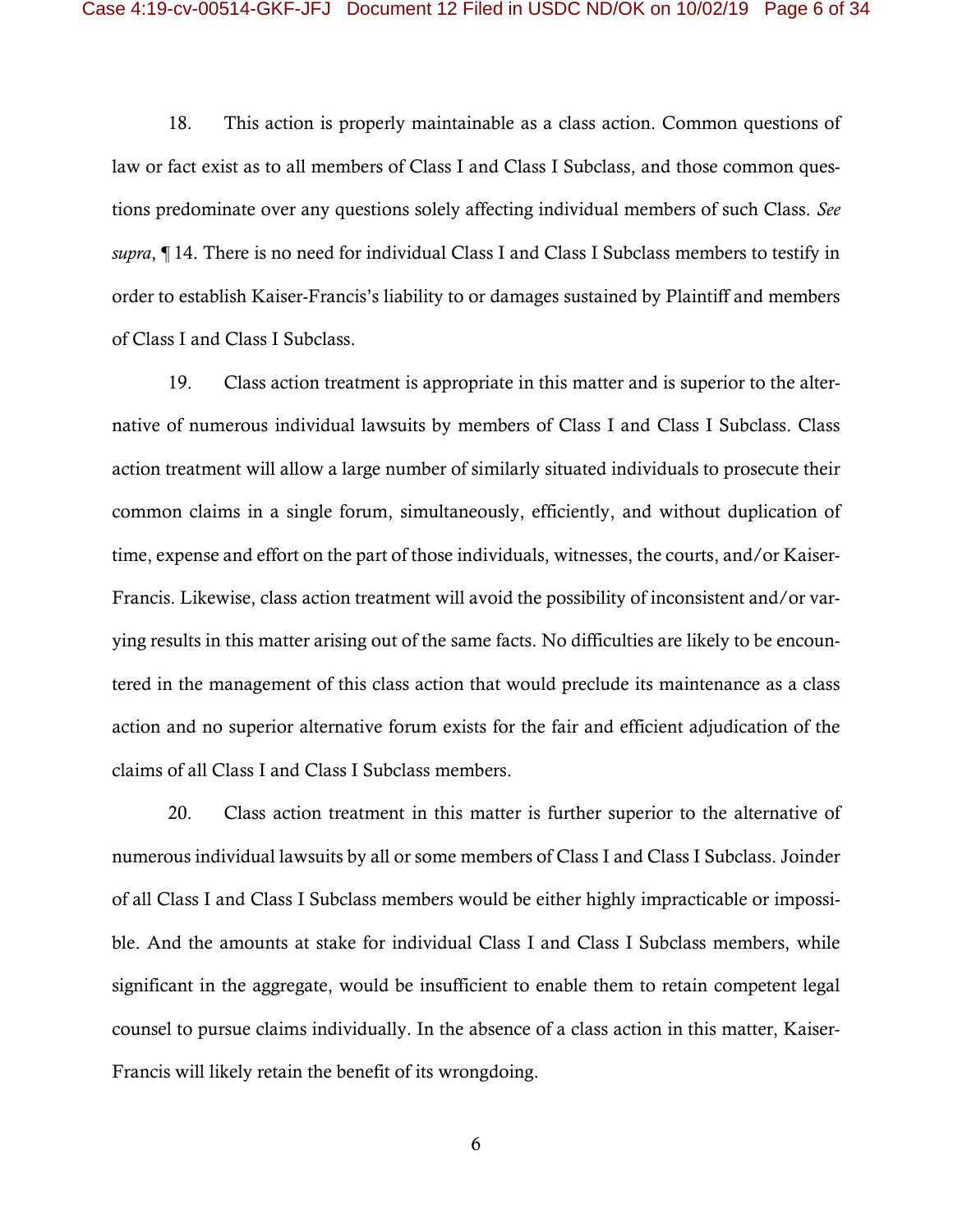### GAS INDUSTRY BACKGROUND

21. The members of Class I own royalty interests in wells that produce gas and constituents that are transformed into marketable products and sold into the established commercial markets for those products.

22. Kaiser-Francis's method for calculating royalty to the members of Class I is subject to uniform accounting procedures and implied marketable product law.

23. Oklahoma law requires the lessee to bear all of the costs of placing gas and its constituents into "Marketable Condition" products.

24. Gas and its constituent parts are marketable products only when they are in the physical condition to be bought and sold in a commercial marketplace.

25. Only after a given product is marketable does a royalty owner have to pay its proportionate share of the reasonable costs to get a higher enhanced value or price for that particular product.

# The Lessor-Lessee Relationship

26. The lessor owns minerals, including oil and gas; the lessee has the money, labor, and know-how to extract, condition, and market those minerals. The lessor and lessee enter into a lease that allows the lessee to take the minerals from the lessor's land. The usual revenue split from a well was 1/8th to the lessor (royalty owner) and 7/8ths to the lessee. As the risk of finding oil and gas has diminished over time, due to the prevalence of wells delineating the field, better seismic technology, and increased efficiency of drilling rigs, royalty owners on more recent leases have received 3/16th or even 1/4th of the revenue.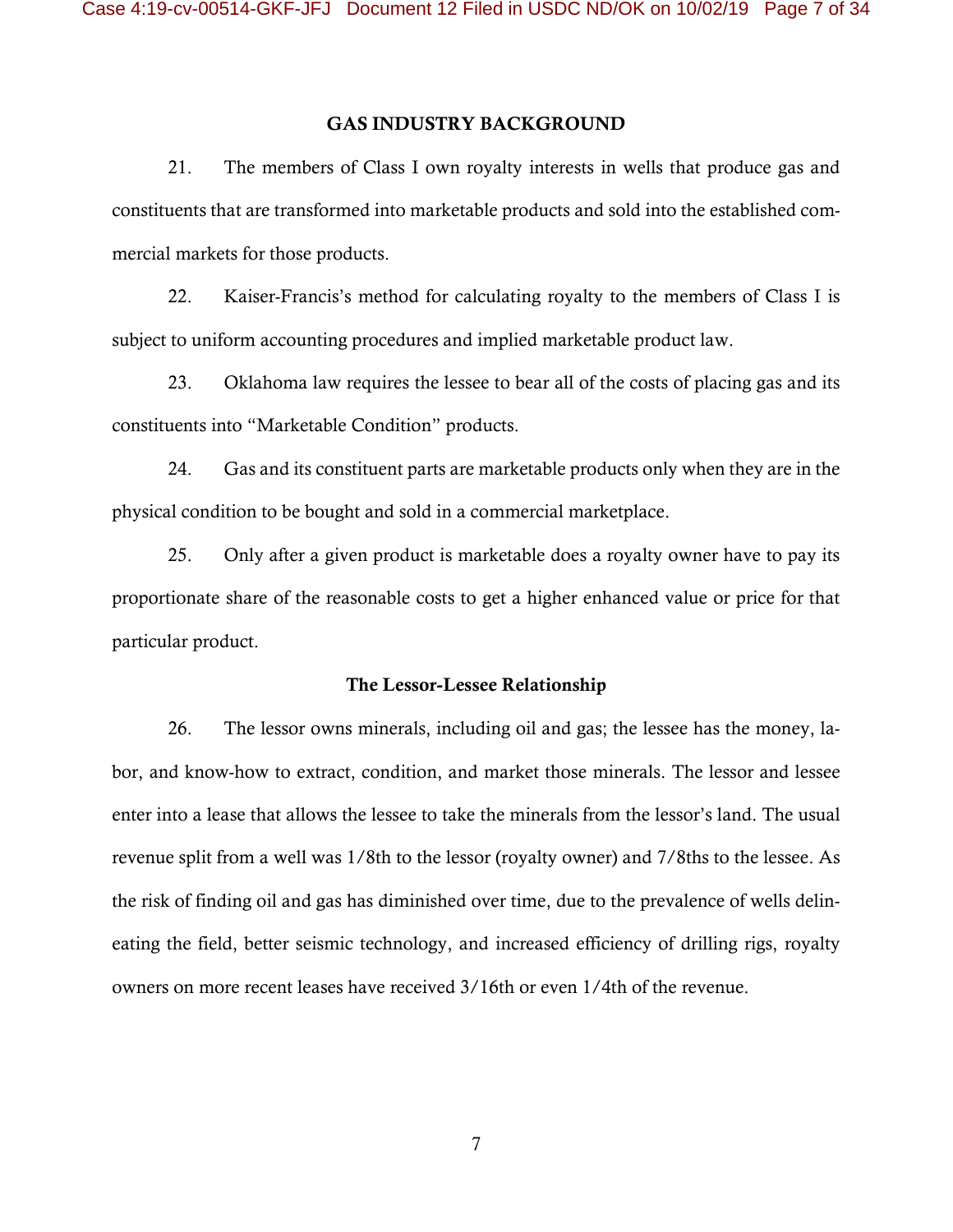27. But, the oil-and-gas companies have used undisclosed internal accounting practices to try to keep for themselves as much of the well revenue as possible. These accounting practices are at the heart of every oil-and-gas royalty case.

28. Rather than adopting transparency in its royalty calculation formula, Kaiser-Francis, like most lessees, has guarded its production and accounting processes as confidential or proprietary, thereby, depriving the royalty owners of information necessary to understand how Kaiser-Francis calculates royalties. Consequently, the royalty owner is unaware of the lessee's actual practices, thereby enabling the lessee to breach the oil-and-gas lease without accountability.

29. If and when one or more of the royalty owners learn of the "breach," the royalty owner has only three options—all of which are poor: (1) confront the lessee and maybe get paid while the lessee continues to retain improperly garnered gas revenues from thousands of other unknowing royalty owners; (2) do nothing since the "breach" only results in a modest yearly loss and the expense of individual litigation would exceed the recovery, if any; or (3) file a class action lawsuit which will persist for years and probably will not recover the full loss. In short, if the lessee breaches, it may never be held accountable; and if a royalty owner complains, the lessee will still come out ahead because an individual case is not worth much and a class action rarely requires 100% repayment to royalty owners plus prejudgment interest, plus attorneys' fees and expenses. The class action is the best of the three options, hence the filing of this class action lawsuit.

# Residue Gas, Helium, Nitrogen and Natural Gas Liquids Production

30. The gas is gathered from each well, dehydrated and compressed, through underground gathering lines crossing many miles of land to processing plants where the raw gas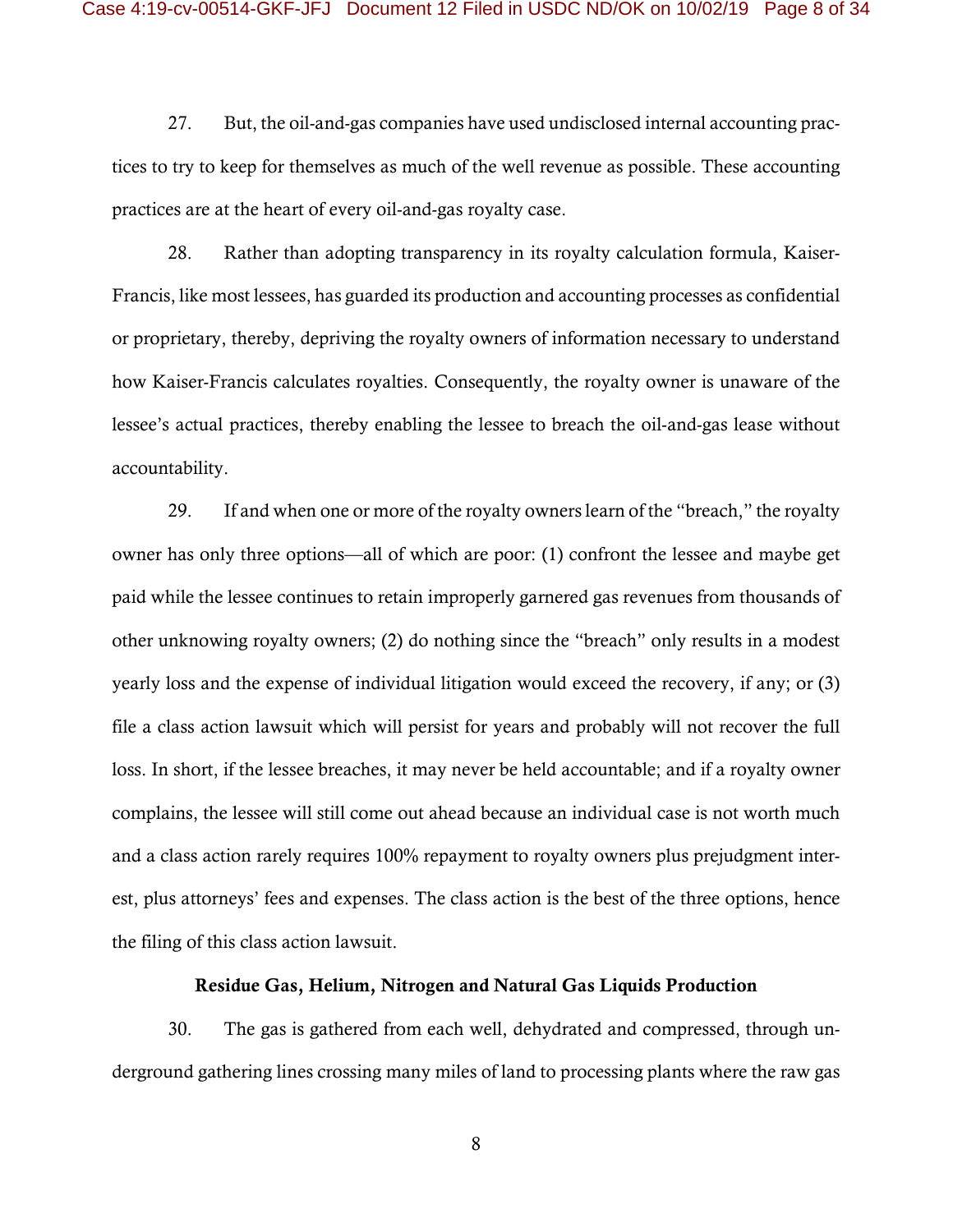is transformed into two primary products: methane and fractionated natural gas liquids ("NGLs"). Once homogenized as fungible products, the residue gas and NGLs are sold in the commercial market.

# Wellhead (Basic Separation and Gas Measurement)

- oil gas line meter (gas) gas oil, gas, clean and water oil tank tank emulsion line heater line treater oil, gas, and water emulsion line (flow line) free water knockout drain valve drain valve ۵il Ō water water well head recirculating oil line  $\frac{1}{2}$ saltwater line to disposal pump
- 31. The diagram below illustrates the gas conditioning process:

*See* http://www.kgs.ku.edu/Publications/Oil/primer13.html (last visited Sept. 11, 2019).

32. Wells produce oil, gas, and a host of other products, such as water, helium, nitrogen, etc., all mixed together in the gas stream.<sup>[1](#page-8-0)</sup> After the stream comes out of the ground,

 $\overline{a}$ 

<span id="page-8-0"></span> $1$  Hydrocarbons can vary in chemical makeup (from simple methane to complex octane) and in form (from pure gaseous state to liquid condensate). The non-hydrocarbon makeup of the well-stream that includes natural gas can also include gases such as helium, sulfur, carbon dioxide, and nitrogen. This mixture of many gaseous elements and substances is often referred to as the "gas stream" or just "gas."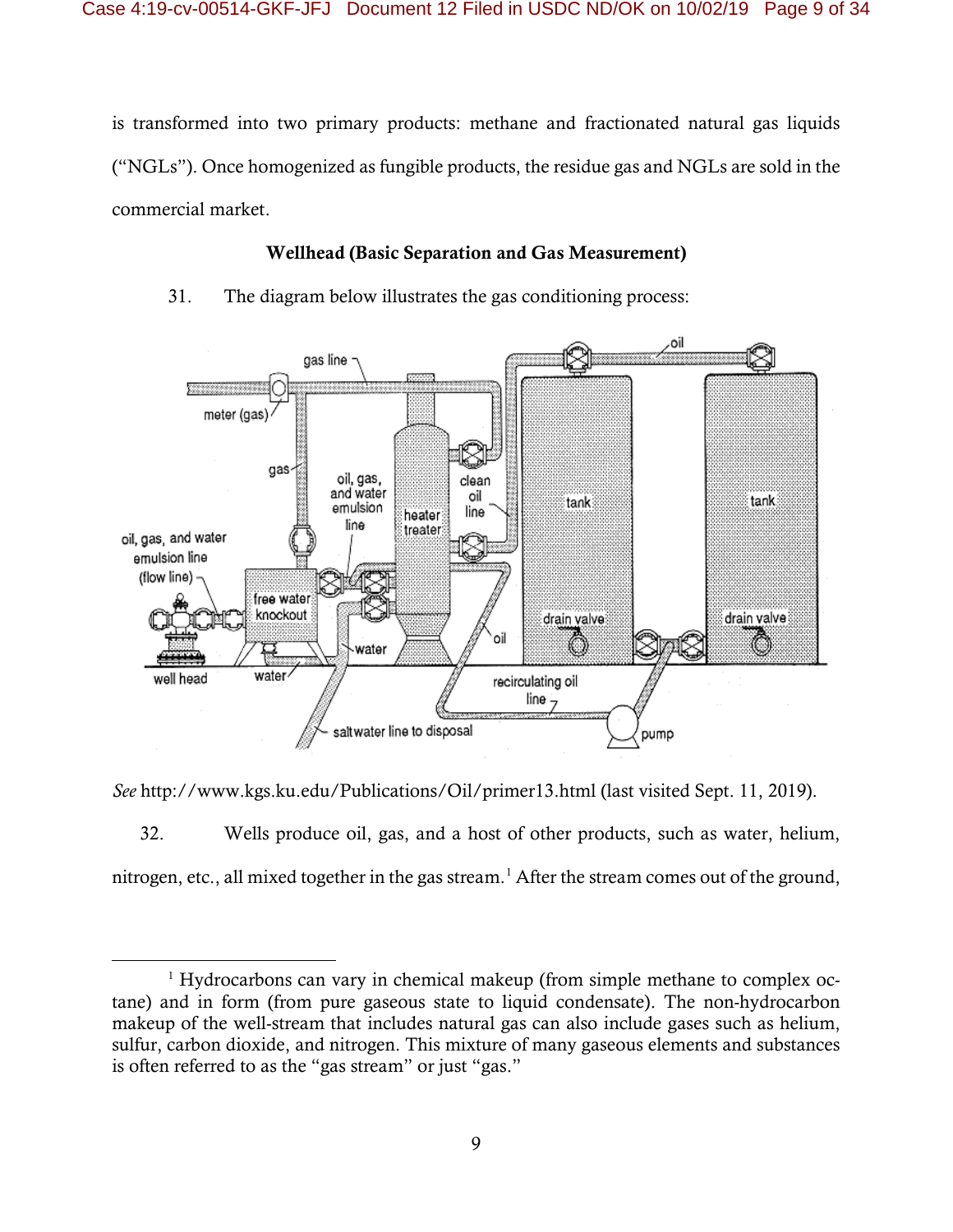it enters the free water knockout (a/k/a three-phase separator) which separates the products by gravity, water at the bottom, oil in the middle, and gas going out the top. Due to the low technology, the separator is not expensive (the "separation cost"). The gaseous mixture (with helium, nitrogen, NGLs, and other gaseous substances) passes from the separator into the gas line.<sup>[2](#page-9-0)</sup> The remaining fluid goes through the heater-treater where heat, gravity segregation, chemical additives and electric current break down the mixture more clearly in oil and water. The heater-treater is installed, maintained and takes fuel to operate (the "heater-treater cost"). The water is drained off and sent for salt water disposal. The oil that is separated at the wellhead is collected in a tank, usually trucked out and sold (the payment of oil royalties is not at issue in this lawsuit).

33. Since production over time depletes the pressure of a well, on rare occasion, on-lease compressors are installed to suction gas out of the well or to move the gaseous mixture down the gathering lines. But when they are installed, their use requires fuel (the "onlease compression" or "vacuum compression" cost).

34. The gaseous mixture produced from a single well cannot be processed economically, so the mixtures from many wells are "gathered" together through gathering lines and delivered to a processing plant for transformation into marketable products and sale into commercial markets. This results in a gathering cost (G). The below diagram provides an overview of the midstream services deduction process. Kaiser-Francis does not improperly deduct from royalty any of the costs before the gathering line inlet.

 $\overline{a}$ 

<span id="page-9-0"></span> $2^2$  A minute portion of this raw gas may be used on a few leased lands to heat the farm house pursuant to a free gas clause in the lease. Although title to the gas sometimes is purportedly transferred, this is not a true sale. Some producers sell less than 3% of the raw gas to a local irrigator during the summer months for agricultural purposes, but this is not the economic market for which the wells are drilled.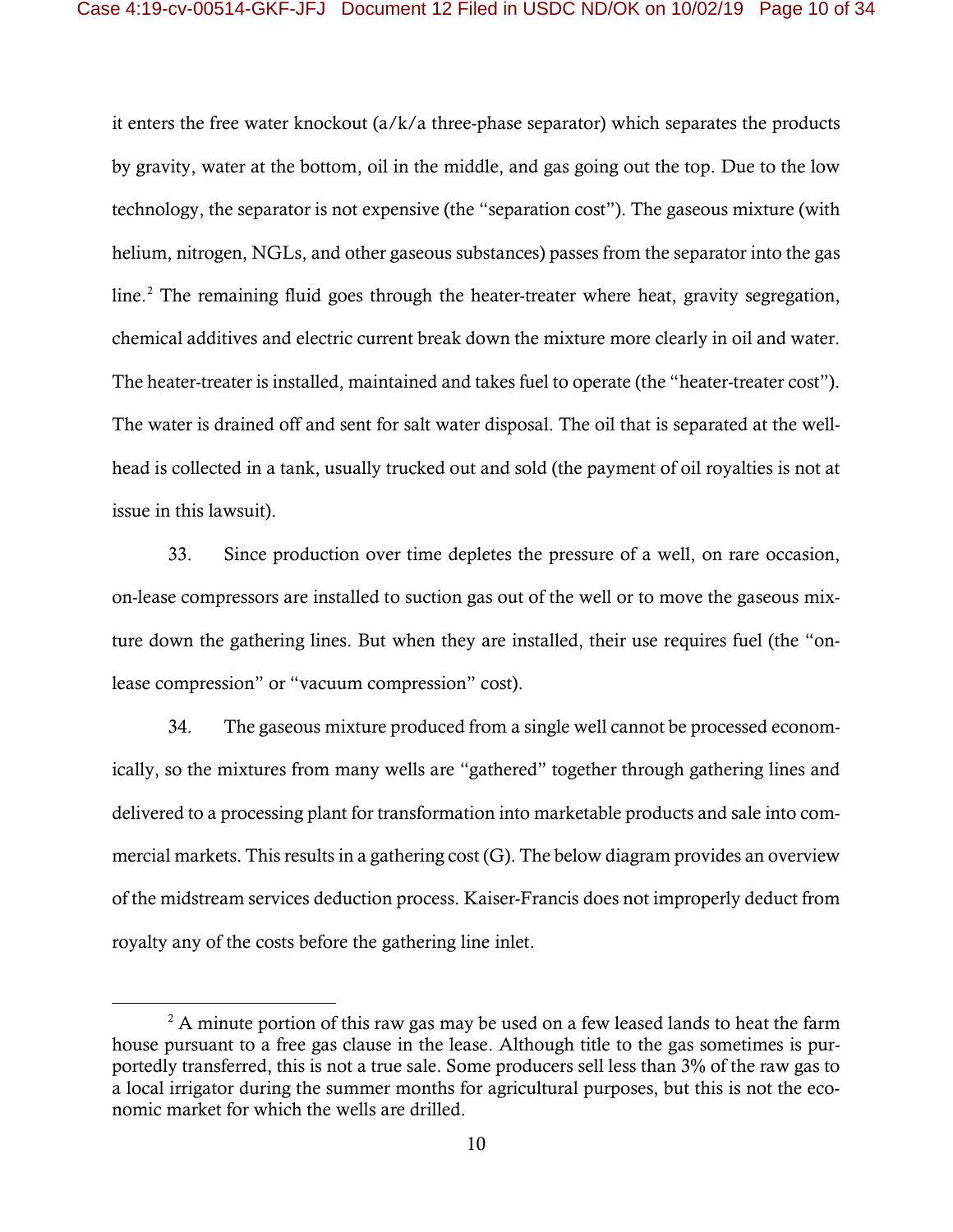

### Midstream Services (GCDTP) Deductions

35. As the gaseous mixture from each well enters the gathering line, it flows into a meter run where the mixture is measured for both volume (in Mcf) and quality (Btu content) (combined, "gas measurement," in MMBtu). The meter run must be constantly maintained to record accurate measurements.

36. Gathering pipelines are usually made of metal that could be corroded by water vapor (and other corrosive gases) in the gaseous mixture, so a glycol dehydrator is used to remove the water vapor. This results in a dehydration cost (D).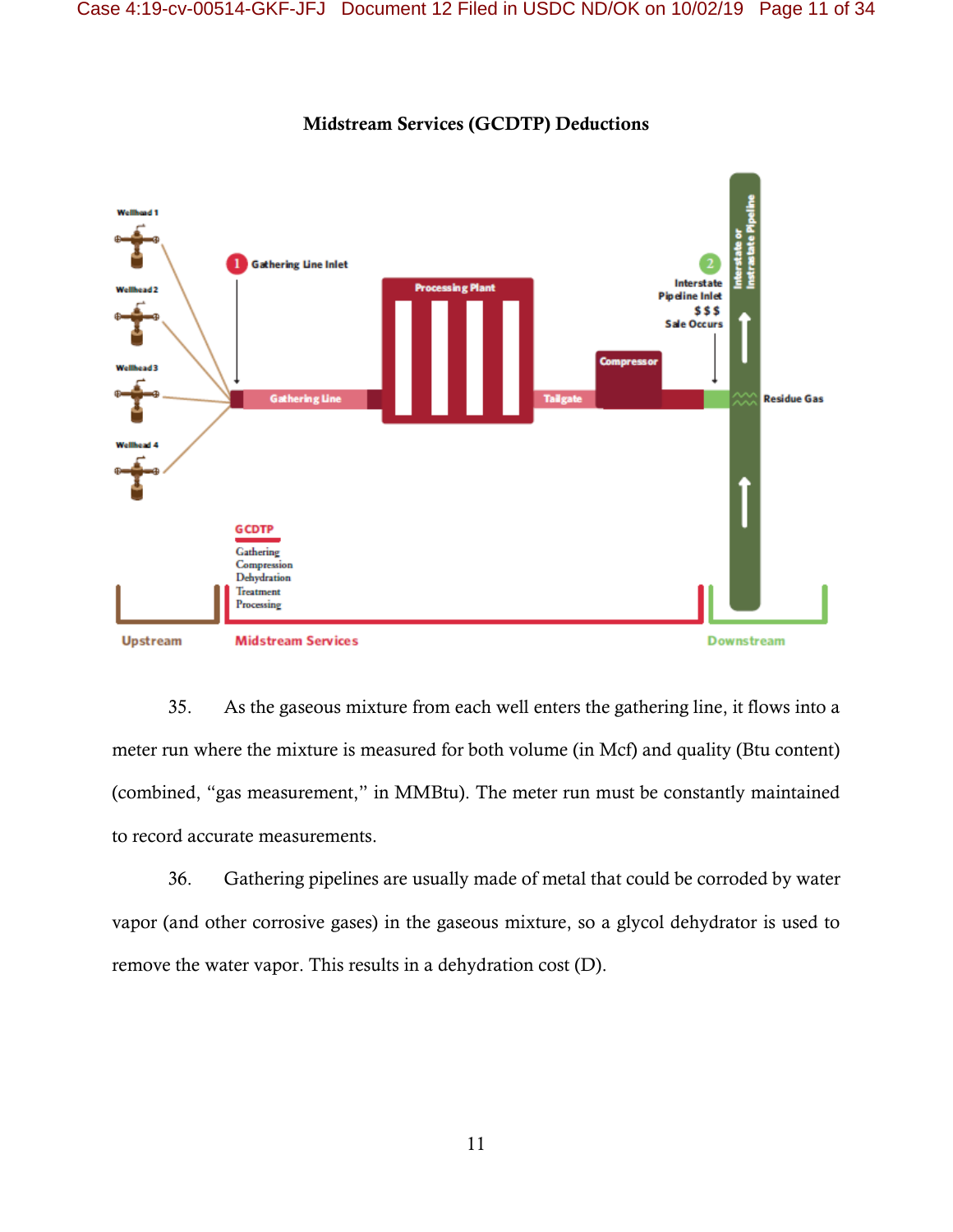37. Gas will not move downstream from the well unless it is pressurized sufficiently to overcome the in-line back pressure and friction in the gathering line. So large gas compressors are installed to move the gas from the gathering line inlet to the processing plant. These compressors are expensive and require fuel to operate. This results in a compression cost (C).

38. The gathering pipelines themselves cost money to lay and maintain, though most have been in place for decades. Gas condensate (gas condensed into liquid as it cools and is pressurized) ("Drip Condensate") is collected at points along the gathering lines as a result of cleaning or "pigging the line" and is captured for fractionation and sale later. Generally lessees pay no royalty on the revenue generated from the sale of the drip condensate.

39. Finally, gathering lines leak, especially as they age, resulting in lost and unaccounted for gas ("L&U"). Lessees pay no royalty on the volume of L&U.

### Natural Gas Processing

40. Once a sufficient amount of the gas mixture from multiple wells (and often from multiple gathering systems) is gathered, the mixture enters the inlet of the processing plant where the mixture will be transformed into methane and mixed NGLs.

41. Lessees, such as Kaiser-Francis, use gas processing plants that either they or a third party own. Usually an unrelated third party owns the processing plant but the plant may also be owned in whole or in part by a lessee.

42. The plant removes impurities that remain in the mixture, such as carbon dioxide, nitrogen, or sulfur, before the mixture can be processed. This incurs a "treatment cost" (T).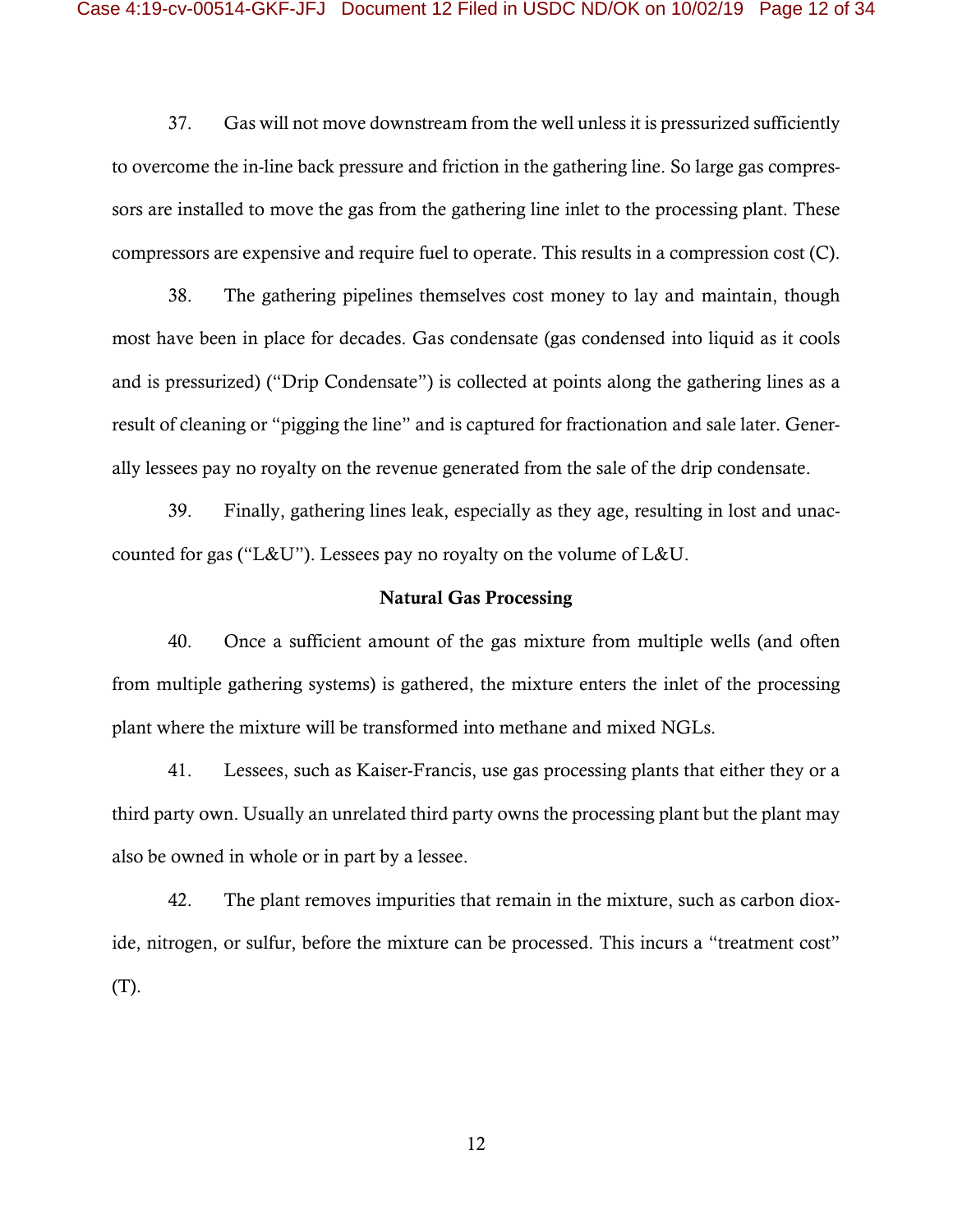43. The final cost, processing (P), involves services to transform the gas mixture into methane gas (also called "residue gas"), NGLs raw make, and in the Panhandle of Oklahoma, crude helium.

a. Methane must meet the quality standards for long-haul pipeline transmission set by the Federal Energy Regulatory Commission ("FERC") which is called "pipeline quality gas".

b. The raw make NGLs are used as a feedstock in the petrochemical and oil refining industries; they are a more valuable commodity than methane. To separate the NGLs from the gaseous mixture, they are cooled to temperatures lower than minus 150°F (the "Cryogenic or cooling process"). The NGLs move into a liquids pipeline and processed by a fractionator into their marketable products: ethane; propane; butanes; and pentanes plus. In the gas contracts, this process incurs a "T&F" or "fractionation" fee, even though lessees sometimes give away the NGLs in keep-whole agreements as consideration for other services the midstream company provides.

c. Helium is processed into Grade A helium at new processing plants or into crude helium (contaminated with nitrogen) at older plants which is then processed into Grade A helium at a nearby helium processor (often a few hundred feet away).

44. This total processing system involves expensive equipment and requires fuel to operate (collectively, the "processing charge" and/or "plant fuel"). Lessees do not pay royalty on plant fuel, even though it comes from Class Wells.

45. At the tailgate of the processing plant, at least two products emerge: (1) residue gas (or methane gas); and, (2) NGLs (usually a mixture of NGLs, known as "raw make" or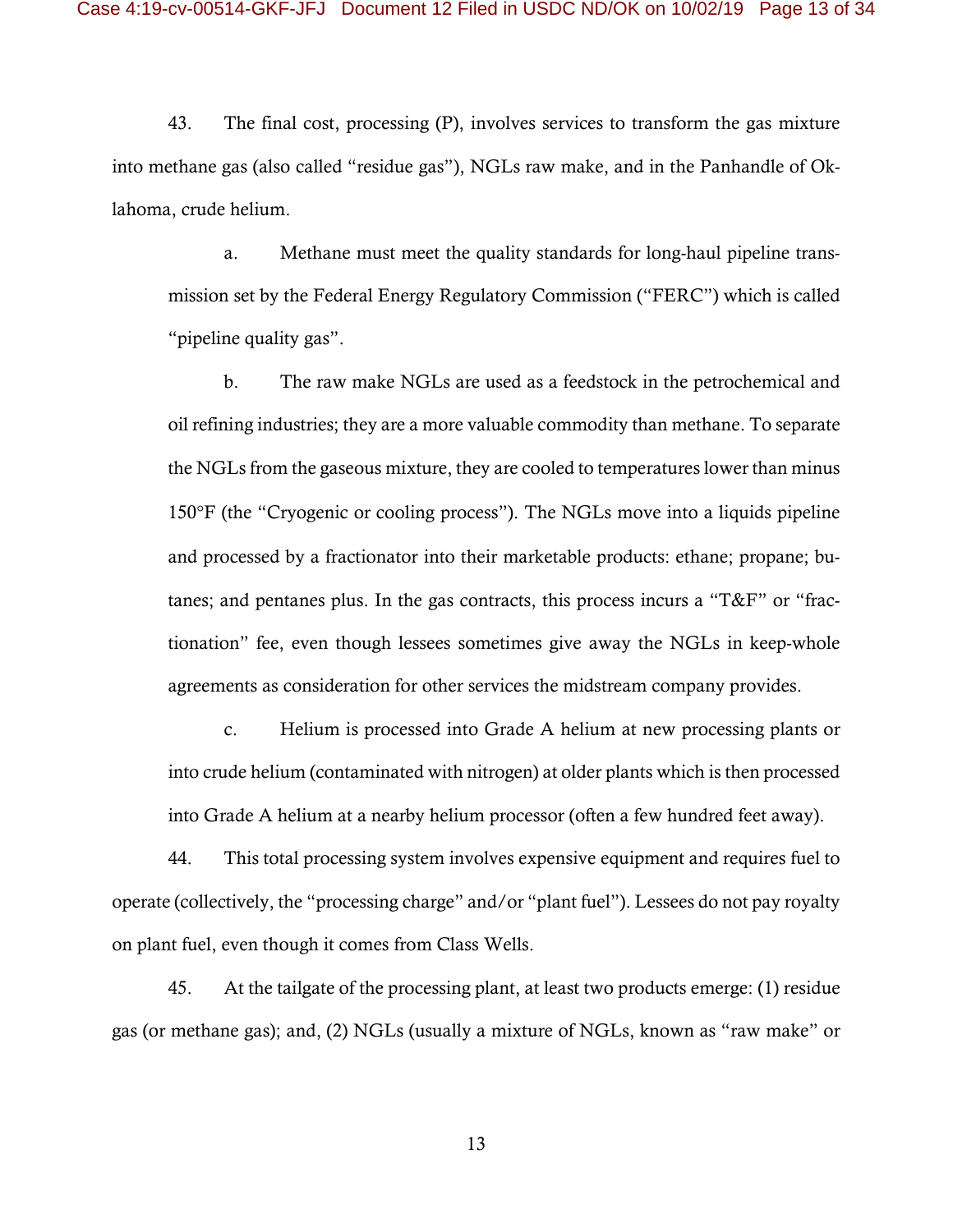"Y" grade). In helium rich production areas, Grade A or crude helium, along with liquefied nitrogen also emerges. But none of these products are commercially marketable at that point.

### Marketable Condition for the Products

46. *Methane Gas*. Methane gas (or residue gas) is commercial quality (a/k/a "pipeline quality") at the tailgate of the processing plant only after it is further pressurized to enter the transmission line by a booster compressor (the "booster compression" cost).

47. *NGLs*. The raw mixture of NGLs at the tailgate of the processing plant is not commercially marketable. It must be fractionated into commercially marketable products – ethane, propane, butane, isobutene, natural gasoline, etc. In computing royalty for NGLs, Kaiser-Francis improperly deducts processing fees and/or other costs (such as transportation and fractionation, T&F) needed to reach commercially marketable fractionated NGLs.

48. *Drip Condensate*. Drip Condensate is recovered on the gathering lines and at the inlet to the processing plant, and is essentially in marketable condition when collected.

49. *Other Products*. In some areas of the country (e.g., in the Hugoton Field, which stretches across Southwest Kansas, the Oklahoma Panhandle, the Texas Panhandle, and into parts of Wyoming), helium is produced in commercial quantities and recovered, along with liquefied nitrogen. Other areas of the country produce sulfur and carbon dioxide in commercial quantities. When such products are available in commercial quantities, processing and treatment plants recover these valuable constituents but lessees pay little or nothing to the royalty owners. Royalty owners should be paid for the gas and all constituents taken.

# Sale of Products

50. To turn the marketable products into money, the producer sells them (or contracts to have them sold) in the commercial marketplace in an arm's length transaction. No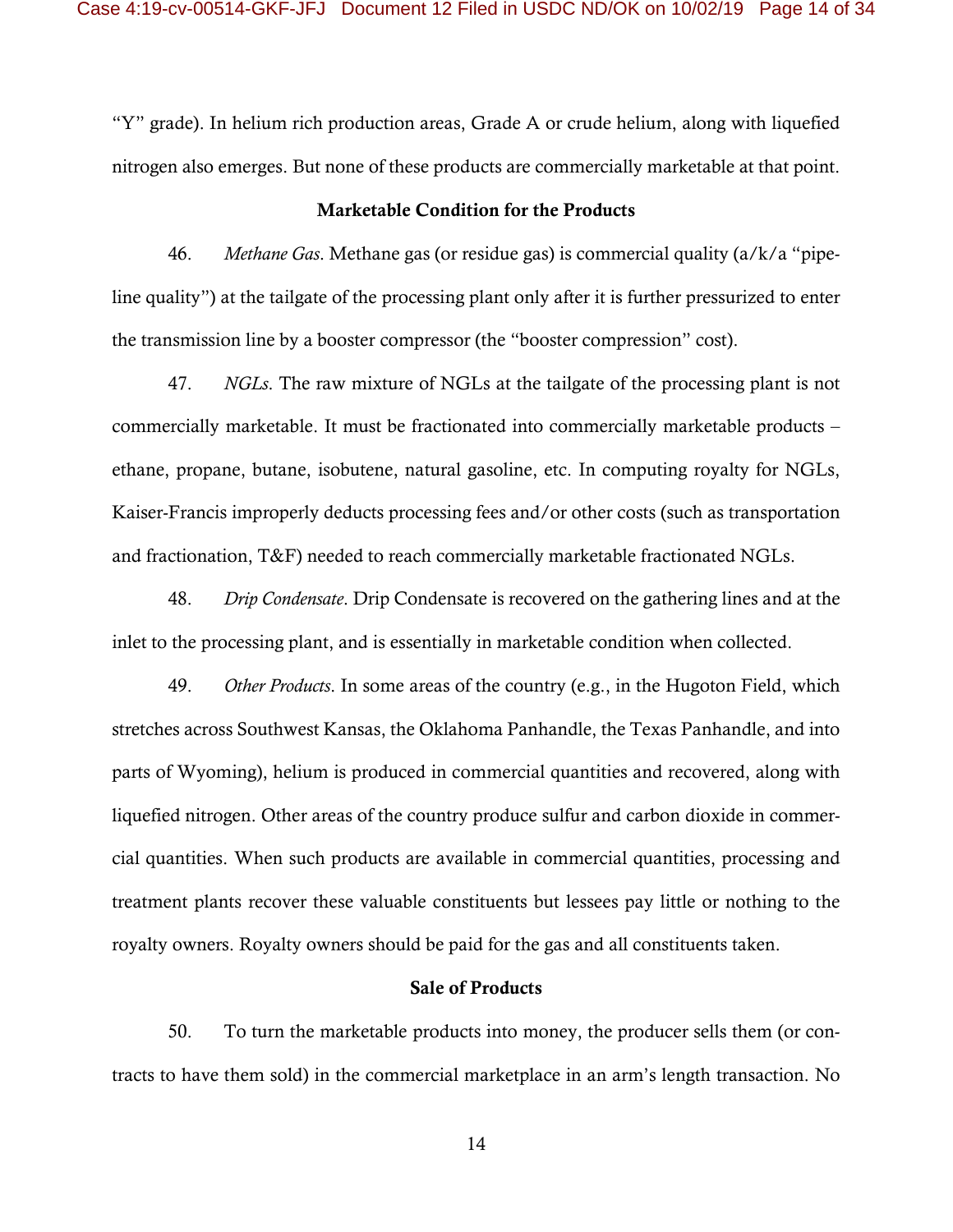money exchanges hands until the residue gas is sold at the Index pool, the fractionated NGLs at OPIS, and any other marketable products at the prices established by their respective commercial markets. Lessees attempt to obscure this fact with self-serving language in gas marketing contracts about title transfer or even by creating a wholly owned affiliate to manufacture a fictitious "sale" before the gas reaches commercial quality for sale.

51. The "starting price" for gas products is always achieved, as it must be, at a commercial market price. All of the gas contracts express the commercial market price in one of two ways: (a) a market price, called an "Index" price for residue gas and "OPIS" price for fractionated NGLs, or (b) a "weighted average sales price" or "WASP" achieved at the same residue Index market or OPIS market. The difference stems from Kaiser-Francis's market power to, over time, obtain above "Index" or "OPIS" price in its arm's length sale. Whichever starting price is used in an arm's length transaction, that price is the highest and best reasonable price for the valuable gas products. If Other Products are also produced, they are and must be also priced in a commercial market.

52. Affiliate gas contracts are not arm's-length sales in a commercial market. Instead, the later arm's-length sale by the affiliate in the commercial market is the true sale that should be used as the "starting price" for marketable condition gas products.

> a. Some lessees contract with affiliated gathering companies or other affiliated gas service providers before the products (residue gas and/or NGLs) are in Marketable Condition in an effort to: (1) artificially, and improperly, create a commercial market where none truly exists so they may justify deducting costs from royalty, or not paying for all of the gas or constituent products produced; (2) charge "marketing fees" to royalty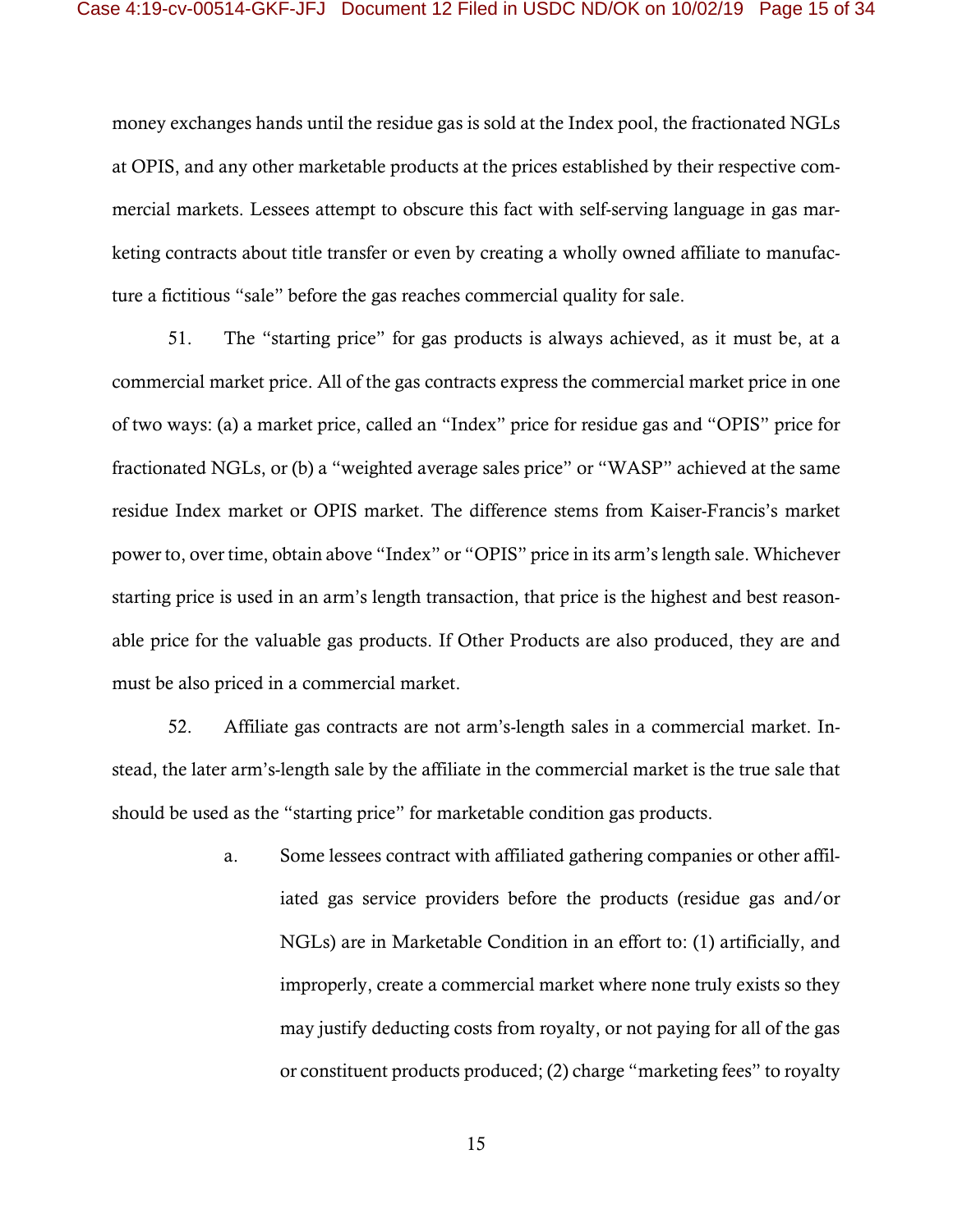owners even though the lessee is already obligated under the lease to prepare the gas for market and market the gas and constituent products; and/or (3) pay on the lower lessee/affiliate sale price and not the higher affiliate/third party price.

b. WASP involves a pool of sales transactions to third parties (and/or affiliates) and combines the prices paid by those third parties (and/or affiliates) to arrive at a "weighted average sales price." Lessees can manipulate this process by using lower lessee/affiliate sales prices for part of the pool price, rather than all third party arm's length sale prices.

53. Fictitious "sales" (also known as sham sales or conditional sales) are created by lessees in an effort to pass off a non-commercial market sale as if it should be the starting point for royalty payments. But none of these efforts comport with economic reality or are in good faith with respect to royalty owners. For instance:

- a. Anything of value can be sold at any place and in any condition.
- b. Gas and other minerals can and are routinely sold in the ground, but they are not in marketable condition.
- c. Gas could be sold at the bottom of the hole when it is severed from the surrounding rock and enters the downhole pipe. Although a contract driller might be willing to accept some percentage of the future sale of oil or gas in the real marketplace as compensation for his drilling services, that agreement does not make the transaction a real market sale.
- d. Gas could be sold "at the wellhead" when the gas is severed from the surface. Although a contract operator might be willing to accept some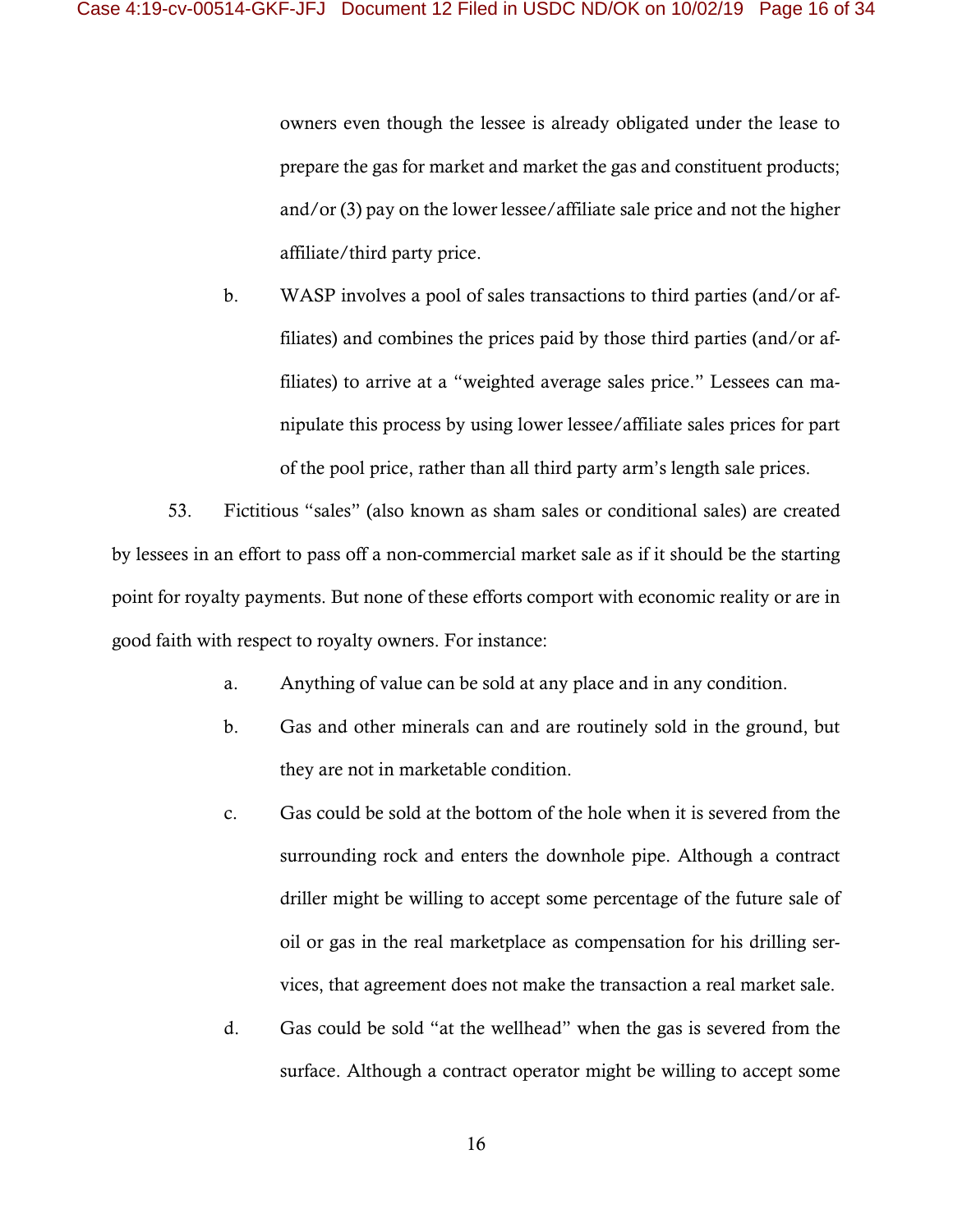percentage of the future sale of oil or gas in the real marketplace as compensation for his well operating services, that transaction does not make it a real market sale.

- e. Gas also could be sold at the gathering line inlet when the gas enters the gathering line and changes custody. Although a contract gatherer might be willing to accept some percentage of the future sale of gas in the real marketplace as compensation for his gathering services, that transaction does not make it a real market sale.
- f. Gas also could be sold at the processing plant inlet when the gas changes custody to the processing plant. Although a contract processor might be willing to accept some percentage of the future sale of gas in the real marketplace as compensation for his processing services, that transaction does not make it a real market sale.
- g. The lessee could simply pay for all of these services with monetary fees or in-kind contributions of all or part of the valuable constituents. But the structure of the transaction does not change the fact that the services are necessary to prepare the gas and valuable constituents for the first real sale into the commercial market – Index or OPIS.
- h. Nor does a contract saying title transfers at a custody transfer point create a sale of marketable products in a real commercial market. Some gas contracts with Midstream companies that provide GCDTP services purport to do that, but other parts of the gas contract demonstrate that it is a poorly attempted legal sleight of hand as (i) the risk of loss that usually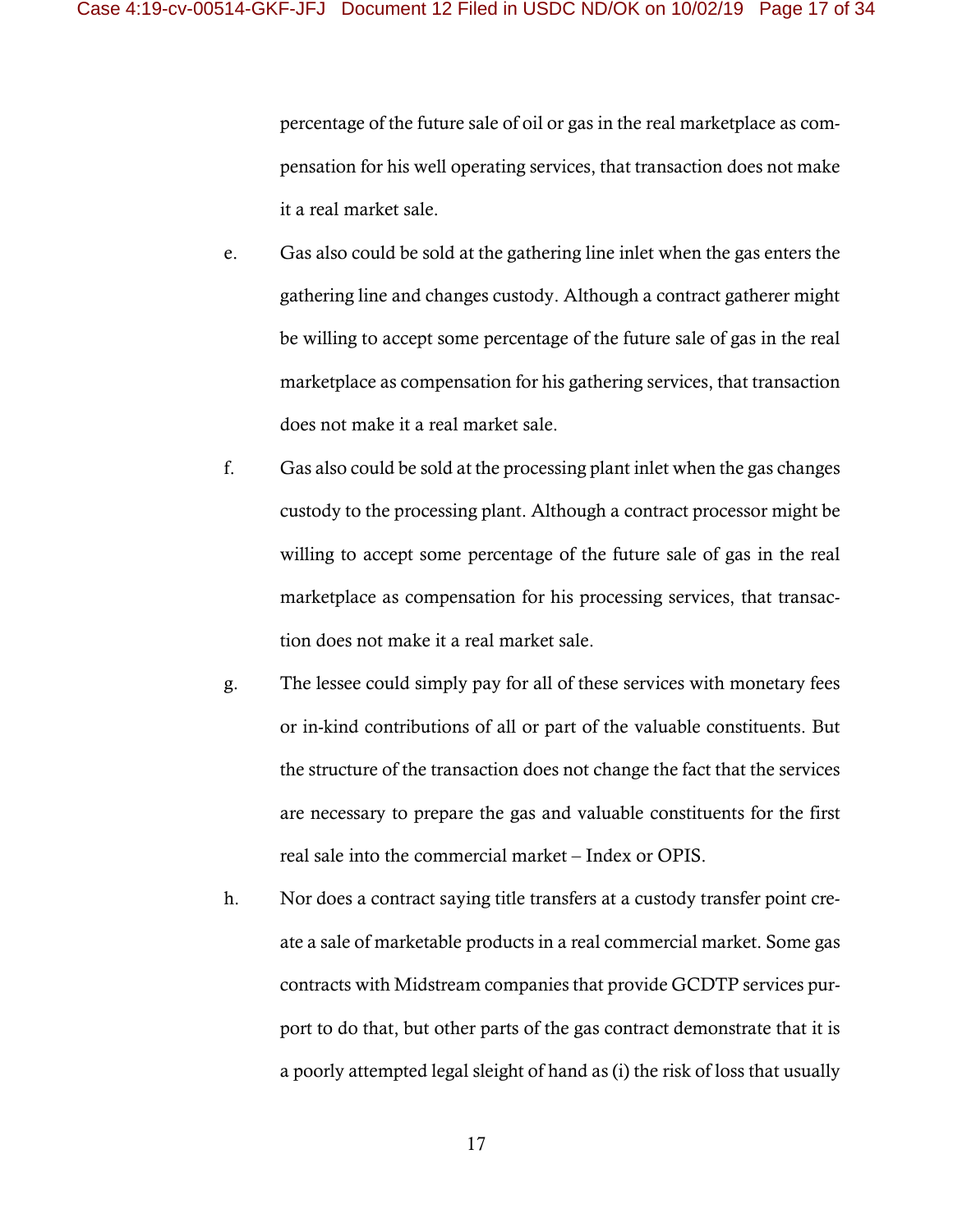passes with a true title transfer and market sale does not happen; (ii) the cost of future downstream services that usually passes with a true title transfer and market sale does not happen; (iii) the starting price that would occur with a true title transfer and market sale does not happen. Indeed, the paper title transfer is unnecessary to receiving the Midstream services as the gas could (and sometimes does) receive the exact same Midstream services without the paper title transfer.

- i. All of the gas contracts implicitly recognize this paper title transfer fiction, as the starting price for gas products always is at the Index and OPIS market pool as previously described.
- j. Midstream services providers are not buyers and resellers of raw gas. They are service providers that convert raw gas into pipeline quality gas so it can enter the Index or OPIS market pools. Indeed, they are called Midstream servicers, not Midstream purchasers.

### Different Ways Kaiser-Francis Underpays Royalty Owners

54. The extraordinarily large dollars at stake and the one-sided nature of the gas lessor-lessee relationship are constant temptations to lessees to wrongfully retain gas revenues. All payment formulas, all affiliate and non-affiliate contractual relationships, and all calculations are firmly kept in the exclusive control of lessees, *and* they involve undisclosed accounting and operational practices. As a result, there are many ways that royalty owners are underpaid on their royalty interests, and they never know it. The common thread through all of these schemes is that they are typically buried in the internal lessee accounting systems or royalty-payment formulas.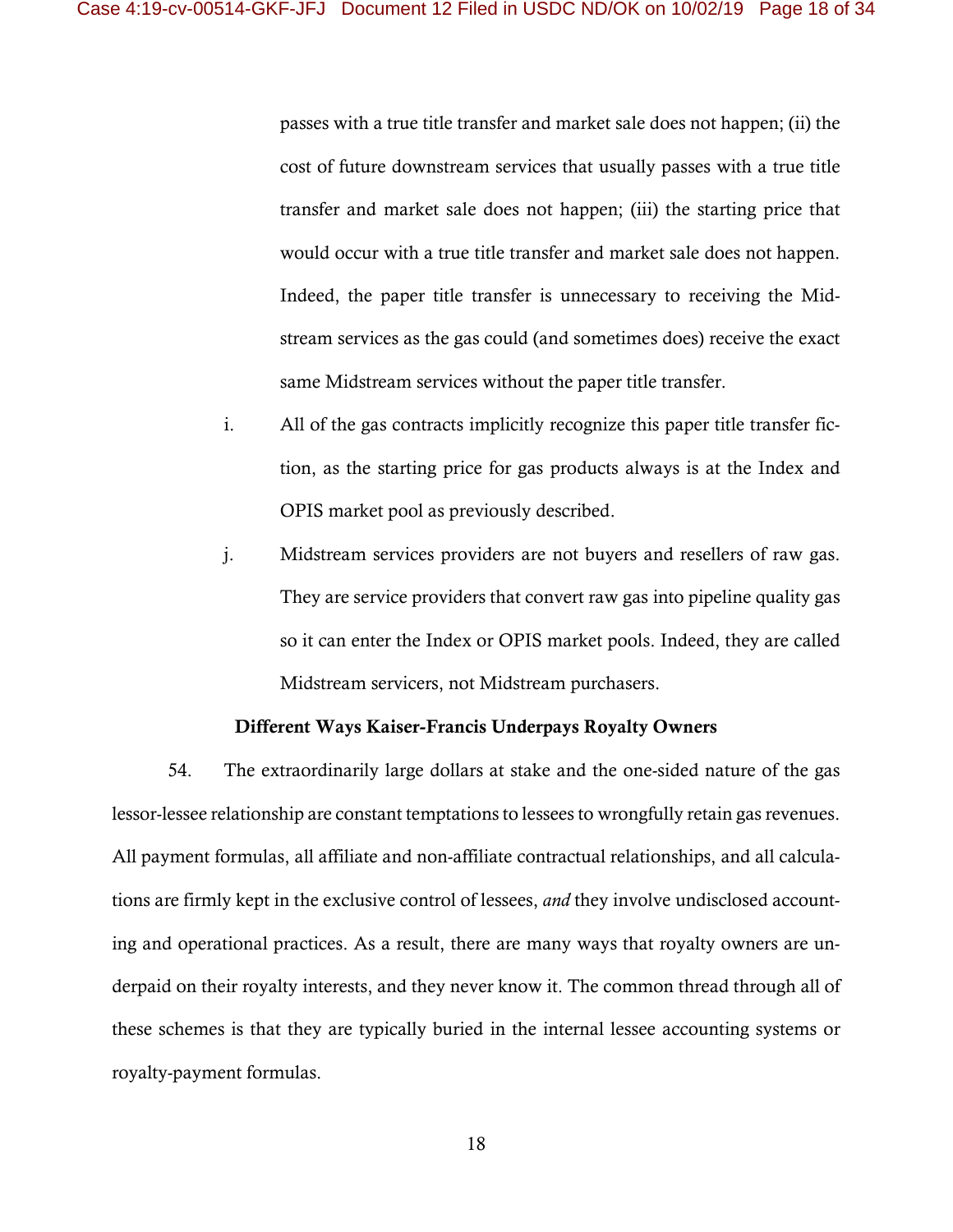55. Kaiser-Francis represents the royalty calculation on the form of a monthly check stub it sends each royalty owner. The check stub shows each royalty owner's interest and taxes (which are not in dispute here), and volume, price, deductions, and value, all of which are disputed.

56. Kaiser-Francis underpays royalty to Plaintiff and other Class I Members in one or more of the following ways:

- a. *Residue Gas*. The starting price paid for residue gas should be an arm's length, third party market sales price for residue gas at pipeline quality. All of Kaiser-Francis's gas contracts will show this to be true. But, instead of paying on that gross competitive price, Kaiser-Francis pays on a net price after directly taking or allowing midstream companies to indirectly take Midstream Services deductions (both monetary fees and inkind volumetric deductions).
- b. *NGLs*. The starting price paid for fractionated NGLs should be an arm's length, third party market sales price for ethane, propane, normal butane, iso-butane, and pentane plus (a/k/a natural gasoline). All of Kaiser-Francis's gas contracts will show this to be true. But instead of paying on that gross competitive price, Kaiser-Francis pays royalty (i) for only some of the NGLs produced (some is lost and unaccounted for in the gathering process, lost in plant fuel or compression fuel); (ii) after deducting processing fees and expenses (often keeping in-kind a Percentage of the Proceeds ("POP") of the fractionated NGLs as payment for the processing services); and, (iii) after reducing payment by T&F.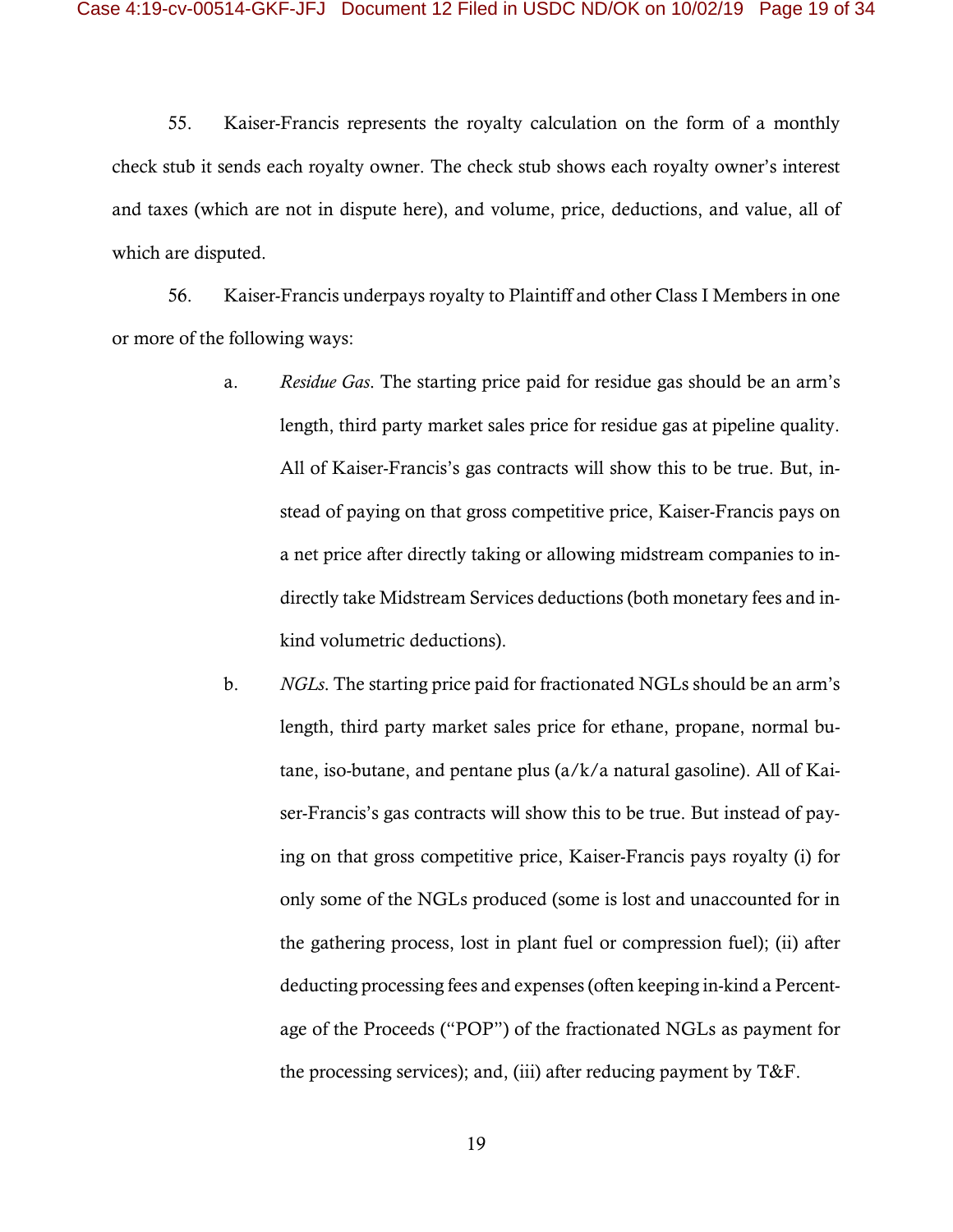- c. *Drip Condensate*. Plaintiff and Class I Members' wells produce heavy hydrocarbons that condense in the pipeline. Kaiser-Francis (or a thirdparty on behalf of Kaiser-Francis (gatherers and/or processors)) recovers those hydrocarbons for sale. Kaiser-Francis fails to pay any royalty for that Drip Condensate.
- d. *Other Products*. Helium is contained in the well-stream produced from Plaintiff's and many Class I Members' wells, but Kaiser-Francis: (i) fails to pay royalty for all of the helium produced (some is lost and unaccounted for in the gathering and processing process); (ii) deducts processing fees and costs even though the helium is not yet in commercial grade; and (iii) pays at a lower than commercial Grade A price. Often times, Kaiser-Francis does not pay any royalty at all for Helium, for liquid nitrogen, or other products taken from Plaintiff's and the Class I Members' wells.

57. Kaiser-Francis underpays all other Class I Members, from whom Kaiser-Francis is legally entitled to deduct post-production Midstream Services Costs, by taking excessive deductions under Midstream Services Contracts that allow excessive monopoly charges for GCDTP services.

58. Kaiser-Francis underpays Class I Subclass Members by failing to pay royalties on fuel used off the lease premises despite express contractual obligations to do so.

# ACTUAL, KNOWING AND WILLFUL UNDERPAYMENT OR NON-PAYMENT OF ROYALTIES

59. The underpayment and non-payment of royalties are done with Kaiser-Francis's actual and willful knowledge and intent.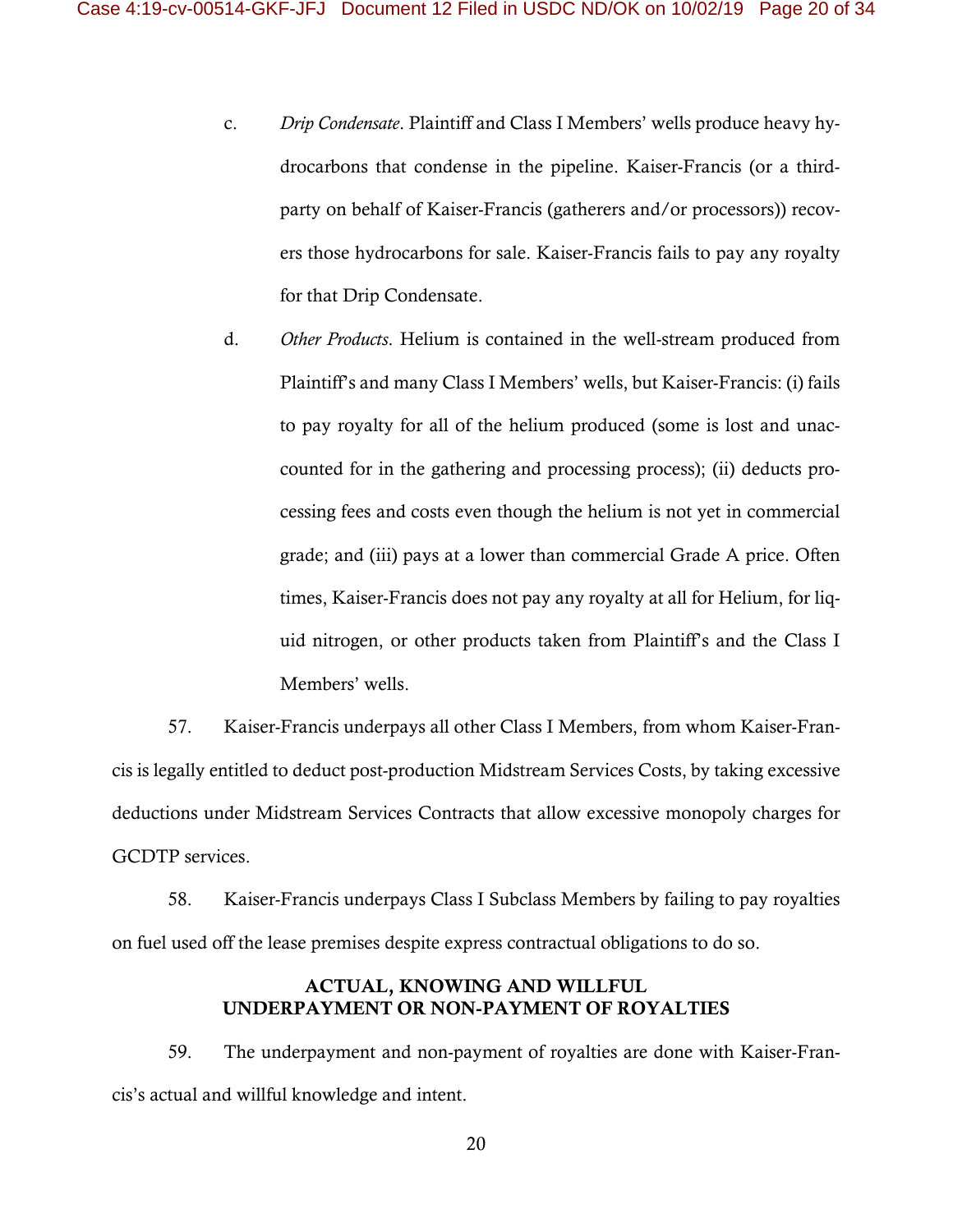60. Kaiser-Francis is well familiar with the fact that many other producers in Oklahoma have resolved the same claims for hundreds of millions, if not billions, of dollars or have changed their royalty payment practices to cease improperly deducting.

61. In fact, Kaiser-Francis has been a defendant multiple times for violating the implied duty to market.

62. In *Bridenstine v. Kaiser-Francis Oil Co., et al.*, No. CJ–2000–1 (Okla. Dist. Ct. Texas Cty.), Kaiser-Francis was forced to pay nearly \$74 million to a class of Oklahoma royalty owners following a substantial jury verdict, including for claims of fraud, and the Oklahoma Supreme Court upheld this verdict on appeal. *See* Adam Wilmoth, *\$74 Million Judgment Upheld Tulsa's Kaiser-Francis to Pay*, THE OKLAHOMAN (Mar. 11, 2004, 12:00 AM), https://oklahoman.com/article/1893446/74-million-judgment-upheldbrtulsas-kaiser-francis-to-pay.

63. Yet again, six years later, The Honorable Judge Russell certified a royalty-underpayment class against Kaiser Francis on June 9, 2010. *Hill v. Kaiser-Francis Oil Co.*, No. CIV–09–07–R, 2010 WL 2474051, at \*7 (W.D. Okla. June 9, 2010). Kaiser-Francis ultimately settled that royalty-underpayment class action for approximately \$35 million.

64. Nevertheless, Kaiser-Francis continues its improper payment practices with actual and willful knowledge and intent.

# CLASS I CAUSE OF ACTION COUNT I – BREACH OF LEASE

65. The allegations set forth above are incorporated herein by reference.

66. Plaintiff and the other Class I Members entered into written, fully executed, oiland-gas leases with Kaiser-Francis, and those leases include implied covenants requiring Kaiser-Francis to prepare the gas and its constituent parts for market at Kaiser-Francis's sole cost.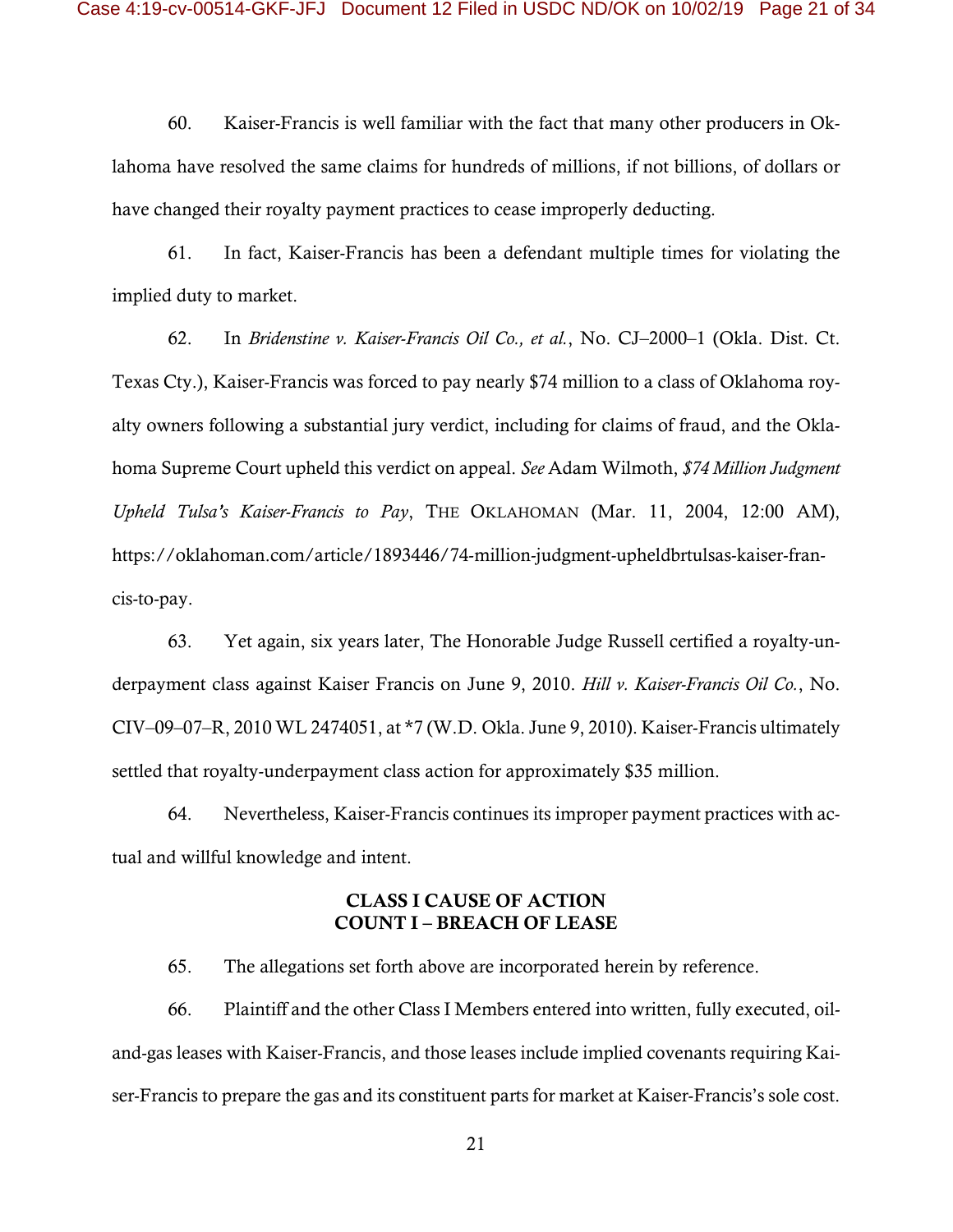And, for Class I Subclass, the Express Fuel Clauses required Kaiser-Francis to pay royalty on fuel used off the leased premises. The leases also place upon Kaiser-Francis the obligation to properly account for and pay royalty interests to royalty owners under the mutual benefit rule and good faith and fair dealing.

67. At all material times, Plaintiff and Class I members have performed their terms and obligations under the leases.

68. Kaiser-Francis breached the terms of the leases, including the implied covenants, by its actions and/or inactions in underpaying royalty or not paying royalty on all products sold from the gas stream.

69. As a result of Kaiser-Francis's breaches, Plaintiff, the Class I members, and Class I Subclass members have been damaged through underpayment of the actual amounts due.

70. Further, Plaintiff, the Class 1 members, and the Class I Subclass members are entitled to other damages provided by Oklahoma statute, including compounding interest and punitive damages. *See* OKLA. STAT. tit. 52, §§ 570.1, *et seq.*

### COUNT II – BREACH OF FIDUCIARY DUTY

71. The allegations set forth above are incorporated herein by reference.

72. The Class I members have interests in Oklahoma wells that have been unitized and/or pooled and spaced under 52 OKLA. STAT. tit., §§ 287.1-287.15 and/or 52 OKLA. STAT. tit., § 87.1.

73. Specifically, Plaintiff's royalty interest in the Meier 33-1 Well located at 33– 18N–10W in Blaine County, Oklahoma, is subject to 52 OKLA. STAT. tit., § 87.1 pooling and spacing orders for common sources of supply of oil or natural gas. Order No. 178724 entered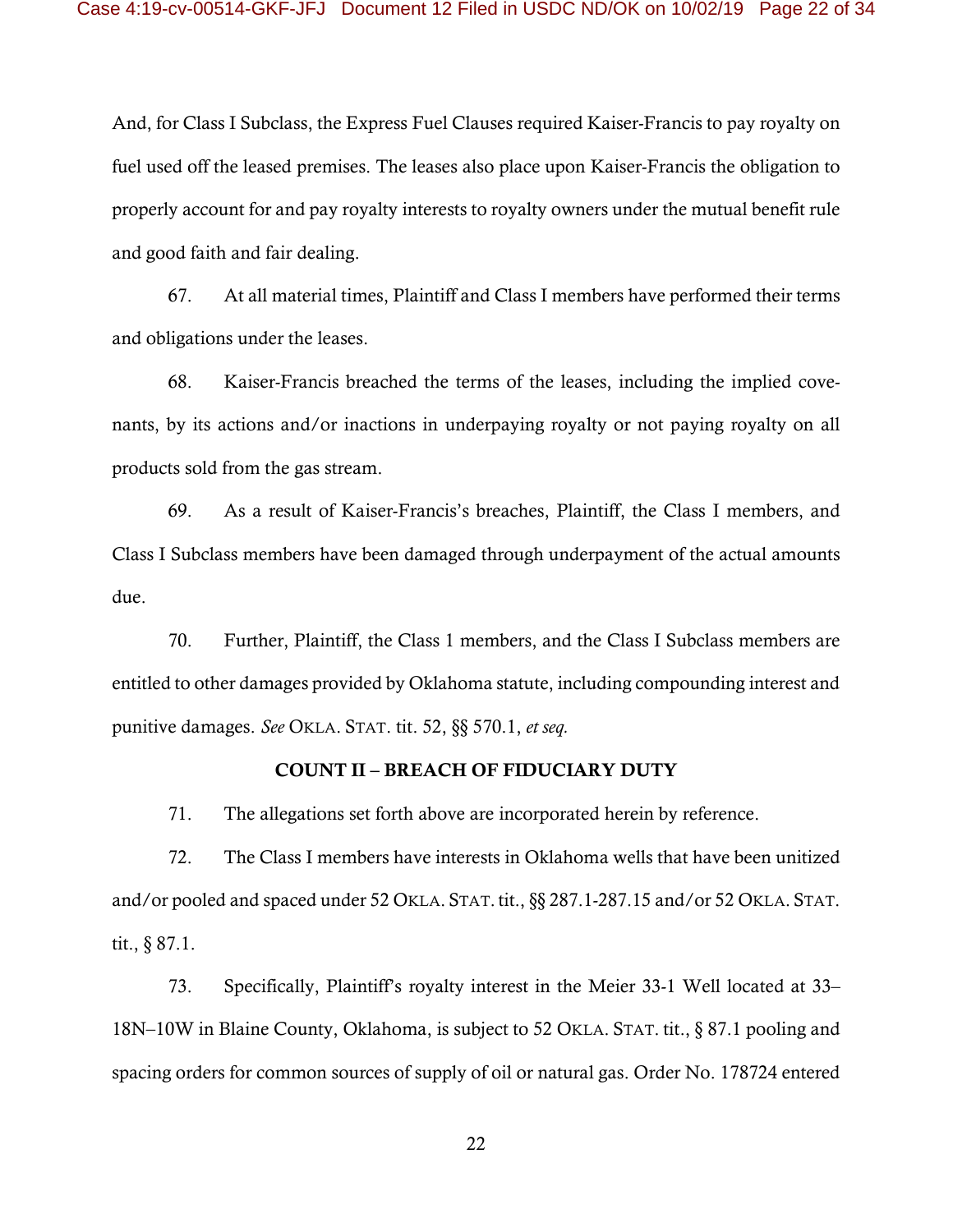by the Oklahoma Corporation Commission on November 3, 1980, notes the pooling of common sources of supply applicable to Plaintiff's interest, and further notes that prior Order Nos. 49360 and 111424 were also entered.

74. A fiduciary duty was created and vested when Kaiser-Francis (or its predecessor in interest) requested and received unitization and pooling and spacing orders from the Oklahoma Corporation Commission pursuant to those statutes.

75. Kaiser-Francis is the unit operator by appointment from the Oklahoma Corporation Commission for Class members, including Plaintiff.

76. Kaiser-Francis breached its fiduciary duty to the Class I members by failing to properly report, account for, and distribute gas proceeds to the Class I members for their proportionate royalty share of gas production.

77. As a direct and proximate result of Kaiser-Francis's conduct in breaching its fiduciary duties, Class I members are entitled to recover actual and punitive damages.

78. Plaintiff and Class I members are also entitled to and seek pre-judgment interest, post-judgment interest, attorneys' fees from the common fund, expenses, and costs.

# CLASS II ALLEGATIONS CLASS II – UNTIMELY PAYMENTS

79. The allegations set forth above are incorporated herein by reference.

80. Class II concerns Kaiser-Francis's willful and ongoing violations of Oklahoma law related to payment of oil-and-gas production proceeds ("O&G Proceeds") to persons with a legal interest in the mineral acreage under a well which entitles such person(s) (i.e., the "Owner") to payments of O&G Proceeds.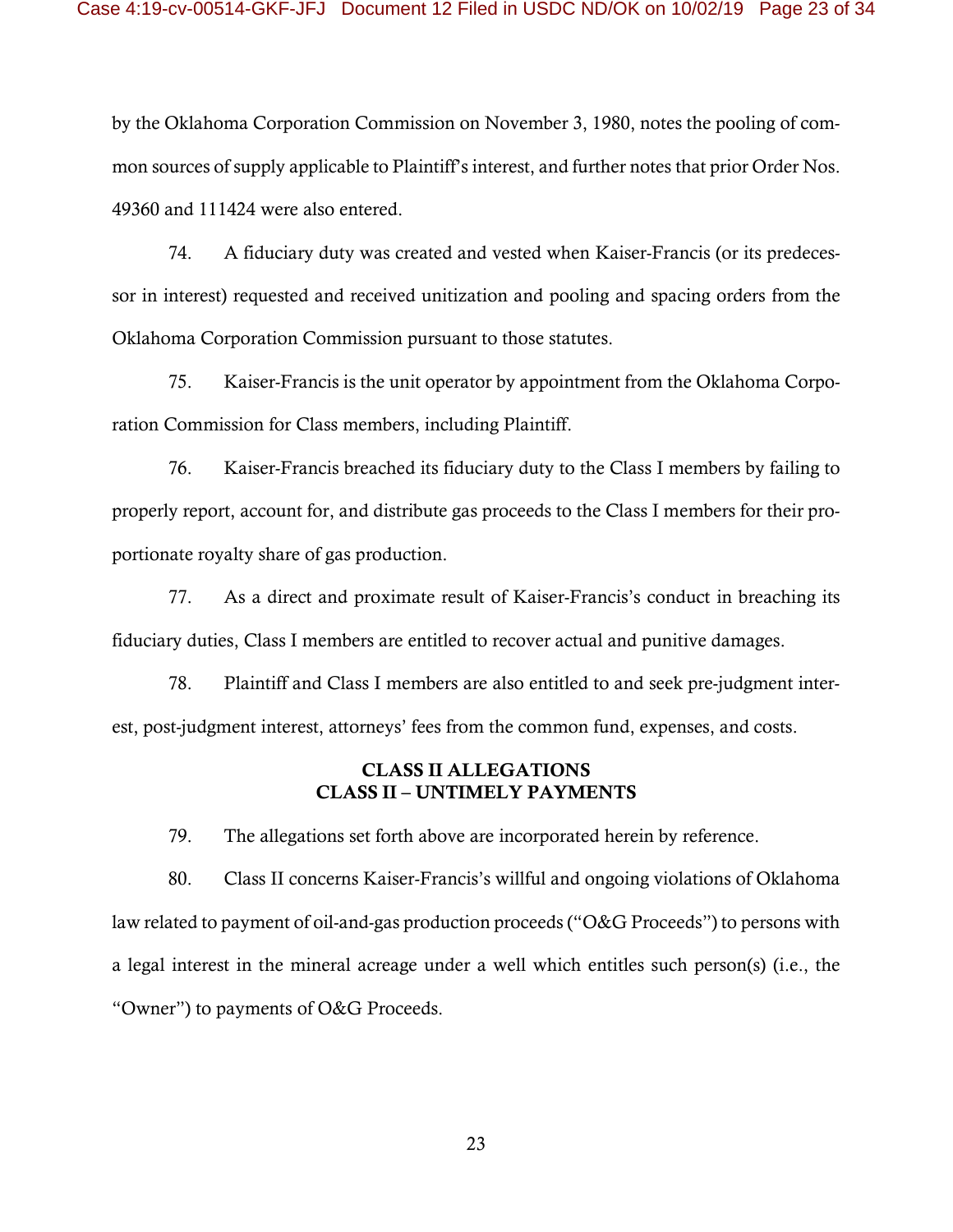81. Plaintiff is an Owner in oil-and-gas wells in Oklahoma in which Kaiser-Francis has incurred an obligation to pay O&G Proceeds. Kaiser-Francis is the operator of the wells and pays royalty to Plaintiff and is statutorily obligated to pay interest to Plaintiff.

82. The oil-and-gas industry has historically been rife with abuse by lessees and operators who routinely delay and/or suspend payments to Owners to, among other things, obtain interest-free loans at the expense of Owners. Because of the lessee's or operator's control over the relationship, they are able to easily and successfully employ such schemes.

83. Oklahoma law attempts to redress and prevent such abuses by requiring companies, including Kaiser-Francis, to pay interest on "proceeds from the sale of oil or gas production or some portion of such proceeds [that] are not paid prior to the end of the applicable time periods provided" by statute ("Untimely Payments"). OKLA. STAT. tit. 52, § 570.10(D); *see generally*, OKLA. STAT. tit. 52, § 570, *et seq.* (the "Production Revenue Standards Act" or the "Act").

84. The Act gives Owners a uniform, absolute right to interest on Untimely Payments, regardless of whether such payments were previously suspended to address title marketability issues, or any other reason such payments were not made within the time limits required by the Act. The plain language of the Act imposes an obligation to include interest on Untimely Payments. Compliance with this statutory requirement is not optional and does not require a prior written or oral demand by Owners.

85. Kaiser-Francis is well aware of its obligations to pay the required interest on Untimely Payments. Nevertheless, in violation of Oklahoma law, Kaiser-Francis ignored its obligation to pay interest on Untimely Payments made to Plaintiff. Indeed, on information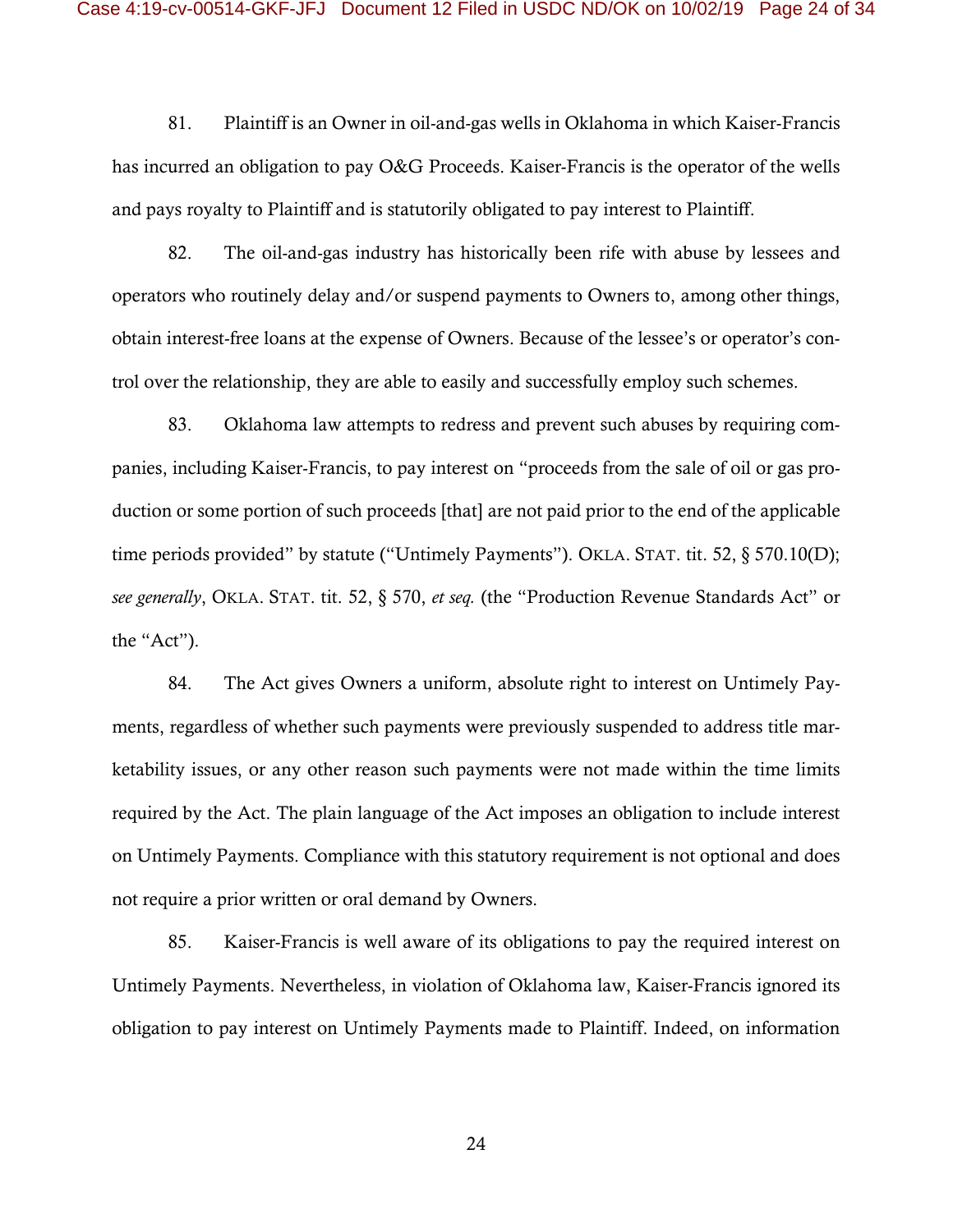and belief, Kaiser-Francis routinely delays payment of production proceeds and denies Owners the interest payments to which they are entitled as part of an overarching scheme to avoid its obligations under Oklahoma law.

86. Accordingly, Plaintiff files this Class II lawsuit against Kaiser-Francis to obtain relief on behalf of all similarly situated Owners who received any Untimely Payments for which Kaiser-Francis did not include payment of interest as required by the Act.

87. Plaintiff files this Class II lawsuit against Kaiser-Francis for breach of its statutory obligation to pay interest and fraud. Additionally, Plaintiff seeks an accounting, disgorgement, and injunctive relief against Kaiser-Francis.

88. Plaintiff brings this Class II action on behalf of itself and as a class action pursuant to Rule 23(a) and (b)(3) of the Federal Rules of Civil Procedure on behalf of the following class (the "Class"):

> All non-excluded persons or entities who: (1) received Untimely Payments from Kaiser-Francis (or Kaiser-Francis's designee) for O&G Proceeds from Oklahoma wells; and (2) whose payments did not include statutory interest.

> Excluded from Class II are: (1) Kaiser-Francis, its affiliates, predecessors, and employees, officers, and directors; (2) agencies, departments, or instrumentalities of the United States of America or the State of Oklahoma; and (3) publicly traded oil-and-gas companies and their affiliates.

89. Upon information and belief, absent Class II members who are entitled to in-

terest owing on Kaiser-Francis's Untimely Payments number in the thousands. Therefore, the

Class is so numerous that joinder of all members is impracticable.

- 90. The questions of fact and law common to Class II members, include:
	- a. Whether Plaintiff and Class II members own legal interests in the Oklahoma mineral acreage upon which Kaiser-Francis has an obligation to pay O&G Proceeds;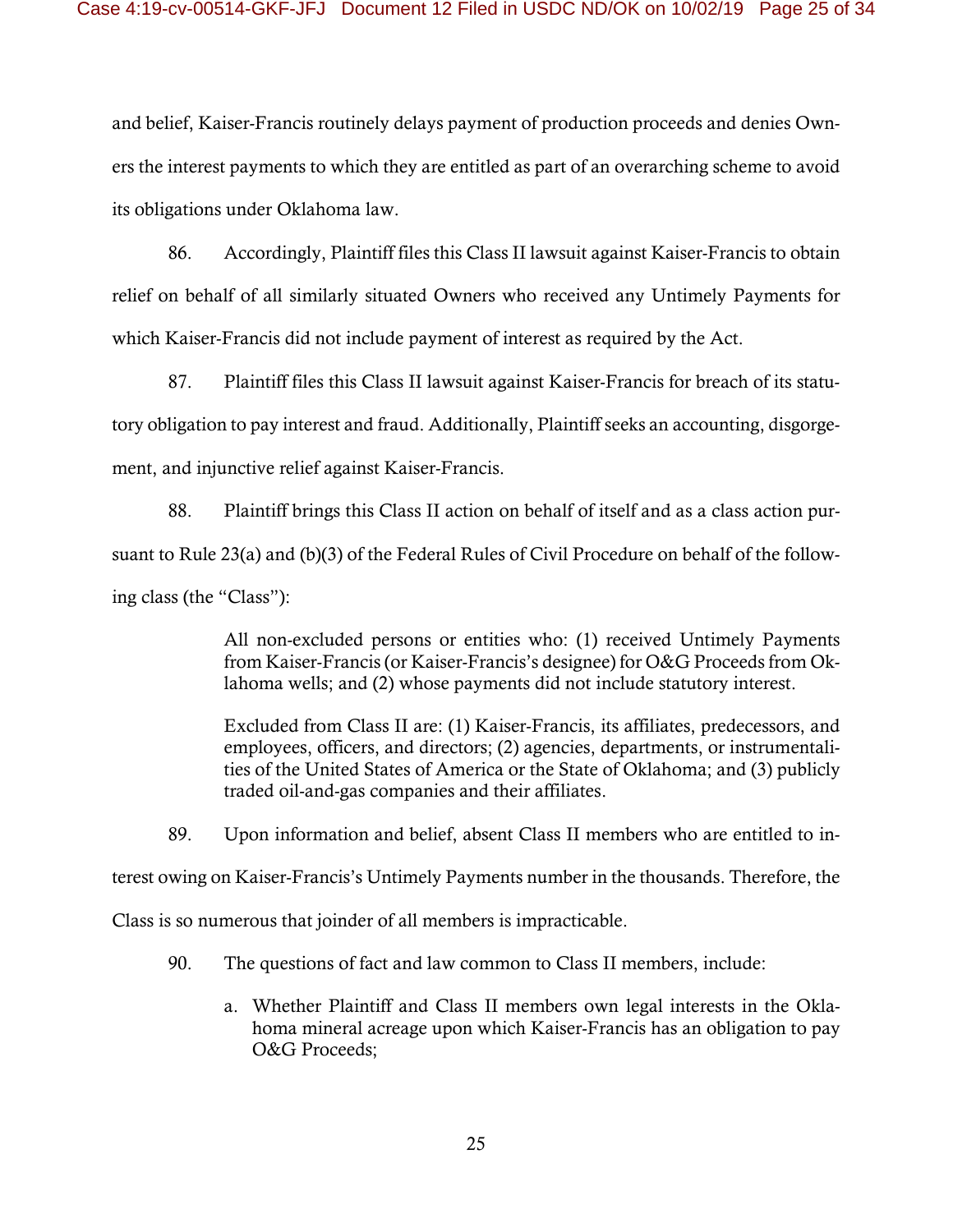- b. Whether, under Oklahoma law, Kaiser-Francis owed interest to Plaintiff and Class II members on any Untimely Payments;
- c. Whether Kaiser-Francis's failure to pay interest to Plaintiff and Class II members on any Untimely Payments constitutes a violation of the Act;
- d. Whether Kaiser-Francis defrauded Plaintiff and Class II members by knowingly withholding statutory interest; and
- e. Whether Kaiser-Francis is obligated to pay interest on future Untimely Payments.

91. Plaintiff's claims are typical of Class II claims because the claims are identical for each Class member.

92. Kaiser-Francis treated Plaintiff and Class II members in the same way by failing

to pay the required interest on Untimely Payments.

93. Plaintiff will fairly and adequately protect the interests of Class II. Plaintiff's

interests do not conflict with the interests of Class II members. Plaintiff is represented by

counsel who are skilled and experienced in oil-and-gas matters, accounting, and complex civil

litigation, including class and mass actions.

94. The averments of fact and questions of law herein, which are common to the

members of Class II, predominate over any questions affecting only individual members.

95. A class action is superior to other available methods for the fair and efficient

adjudication of this controversy for the following reasons:

- a. The questions of law and fact are so uniform across Class II that there is no reason why individual members of Class II would want to control the prosecution of their own actions, at their own expense;
- b. To Plaintiff's knowledge, there is no pending litigation by any individual Class II member, with the same scope of class membership of this lawsuit, against Kaiser-Francis relating to Kaiser-Francis's failure to pay interest owing on the Untimely Payments of O&G Proceeds as required by law;
- c. The interests of all parties and the judiciary in resolving these matters in one forum without the need for multiplicity of actions is great;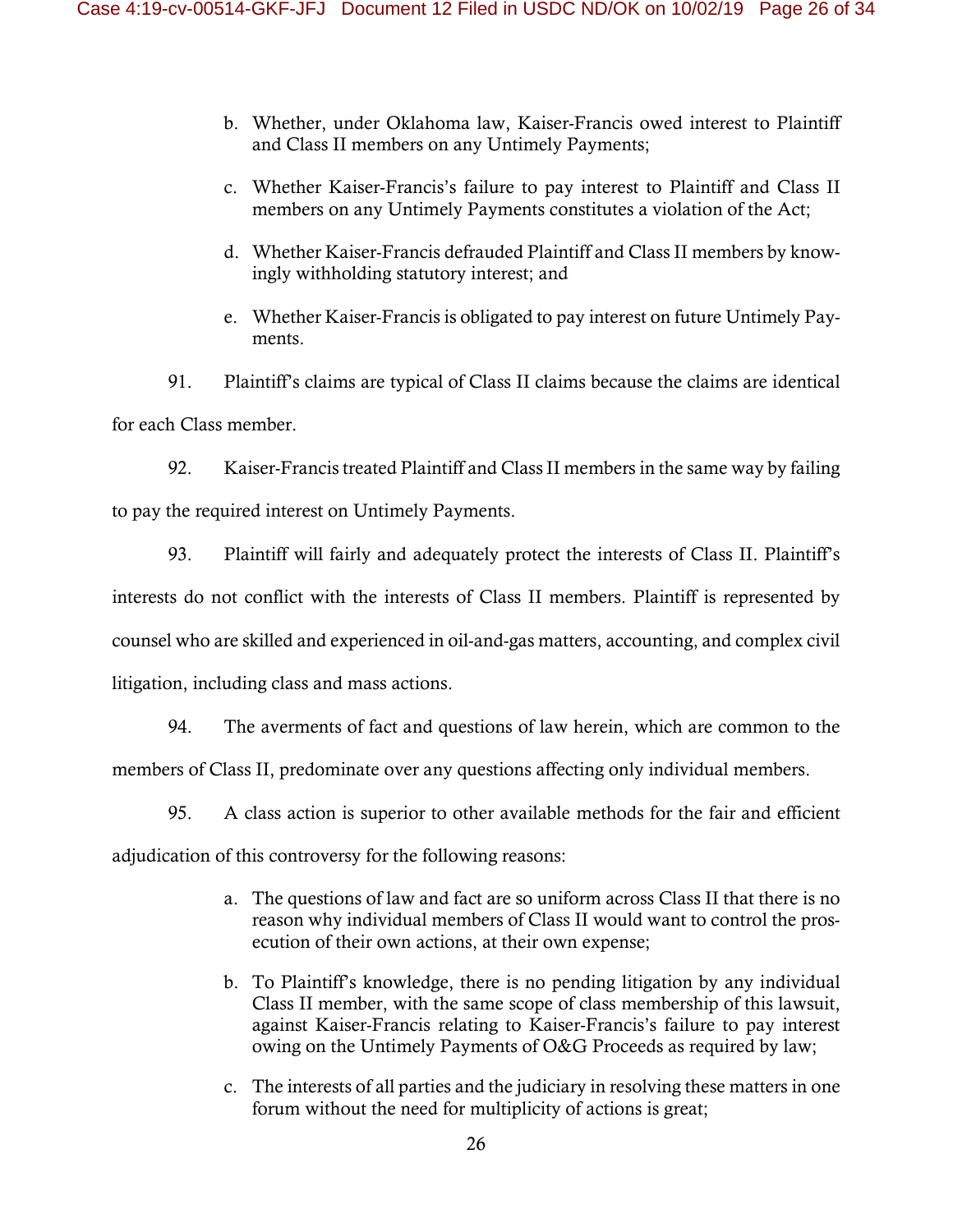- d. The difficulties in managing this case as a class action will be slight in relation to the personal benefits to be achieved on behalf of each and every Class II member, and not just those who can afford to bring their own actions; and
- e. Absent a class action, Plaintiff and Class II members may never discover the wrongful acts of Kaiser-Francis, the extent of their respective financial losses, or the financial benefit they are unwittingly providing to Kaiser-Francis.

# CLASS II GENERAL ALLEGATIONS AND FACTUAL BACKGROUND

- 96. The allegations set forth above are incorporated herein by reference.
- 97. Kaiser-Francis owned and/or operated (and/or Kaiser-Francis owned a working interest in) numerous oil and/or gas wells throughout Oklahoma. Kaiser-Francis owed payments of O&G Proceeds to Plaintiff and Class II members as a result of the mineral production from such wells.

98. "For decades, oil-and-gas producers or first purchasers would for various reasons delay or decline to distribute the proceeds from the first sale to interest owners and use those funds for their own purposes until they were ultimately distributed, if at all." 2015 OK AG 6, ¶ 2 (Sept. 1, 2015) (citing Si M. Bondurant, *To Have and to Hold: The Use and Abuse of Oil and Gas Suspense Accounts,* 3 OKLA. CITY U. L. REV. 1, 4 (2006)). Holders of the production proceeds, however, frequently and intentionally avoided making any reasonable efforts to locate interest owners or notify them of their interest. *See id.* Instead, they would "suspend" their revenue payments until demanded and, in the meanwhile, gain the benefit of the possession of those funds. *See id.* Moreover, even when they eventually made the revenue payments, the holders often would not pay interest. *See id.* "[T]here was a great incentive to delay royalty payments" and "many producers routinely suspended royalties and delayed payment for many months and even years to take advantage of the interest earned during the float between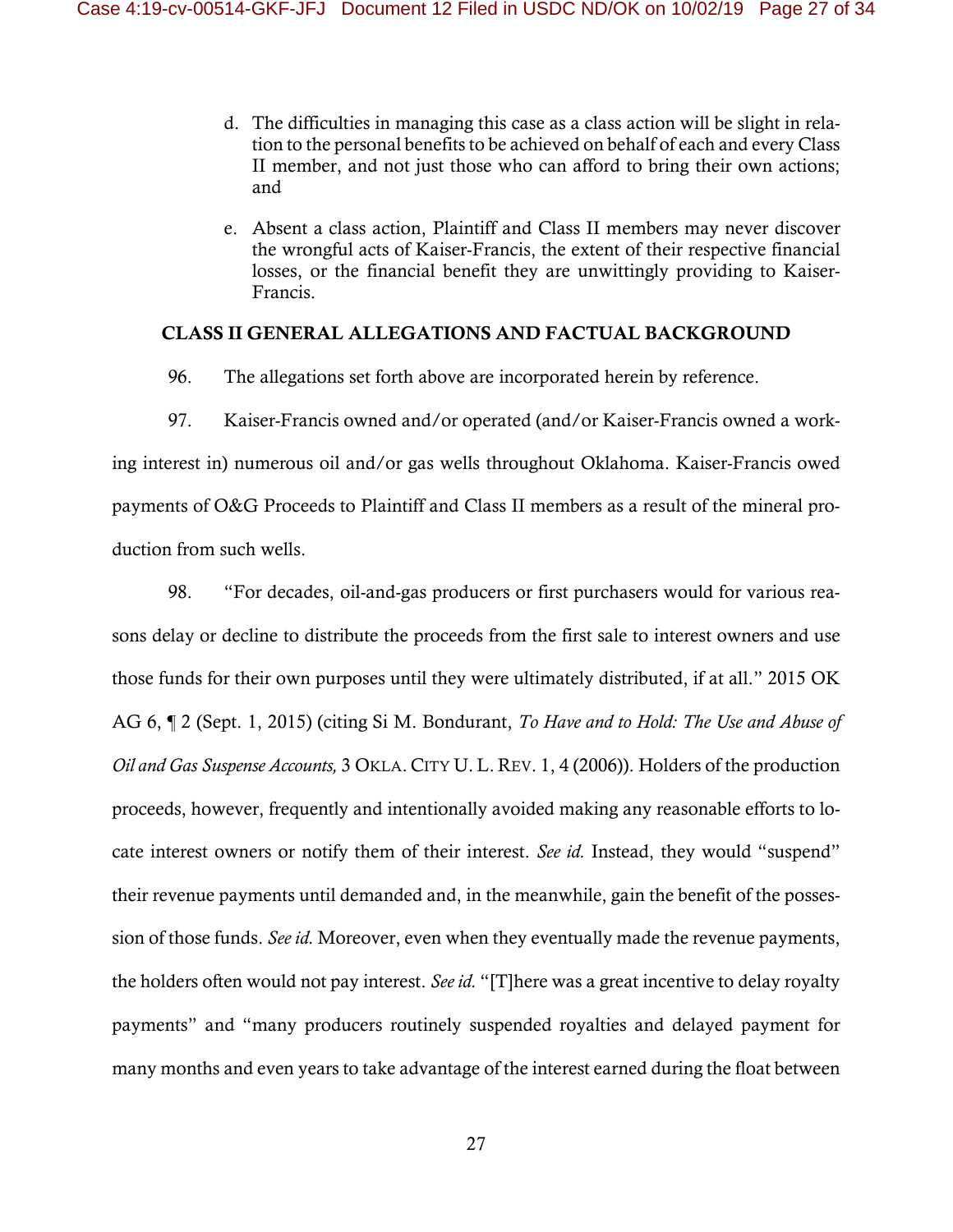the receipt of sales proceeds and disbursement of royalties." *See id.* (citing Bondurant at 18). This not only deprived interest owners of the time-value of the money owed to them, it also gave rise to "an ever increasing case load of litigation between royalty owners and purchasers . . . precipitated by the use of suspense accounts." *Id.* (citing *Hull v. Sun Refining & Mktg. Co.*, 1989 OK 168, ¶ 9, 789 P.2d 1272, 1277).

99. As a result of this conduct, many states—including Oklahoma—enacted statutes to curtail this abuse. In Oklahoma, the Act requires Kaiser-Francis to make payments within certain time periods. Further, the Act requires Kaiser-Francis to pay interest on any Untimely Payments, regardless of the reasons why such payments were delayed. The Act gives Owners an absolute right to interest on Untimely Payments. The plain language of this statute imposes an obligation to include interest on Untimely Payments. Compliance with this statute is not optional and does not require a prior written or oral demand by royalty owners.

100. Plaintiff and Class II members were entitled to payment of O&G Proceeds from Kaiser-Francis and, pursuant to the Act, were further entitled to interest on any Untimely Payments from Kaiser-Francis.

101. Plaintiff and Class II members placed their trust and confidence in Kaiser-Francis to pay them the O&G Proceeds to which they were entitled, including any interest owed thereon. Kaiser-Francis had superior access to information regarding O&G Proceeds and the amounts it owed to Plaintiff and Class II members, including interest, on Untimely Payments.

102. When Kaiser-Francis made Untimely Payments to Plaintiff and Class II members, Kaiser-Francis failed to pay the interest owed pursuant to the Act. Indeed, on information and belief, Kaiser-Francis's failure to pay the statutorily required interest on Untimely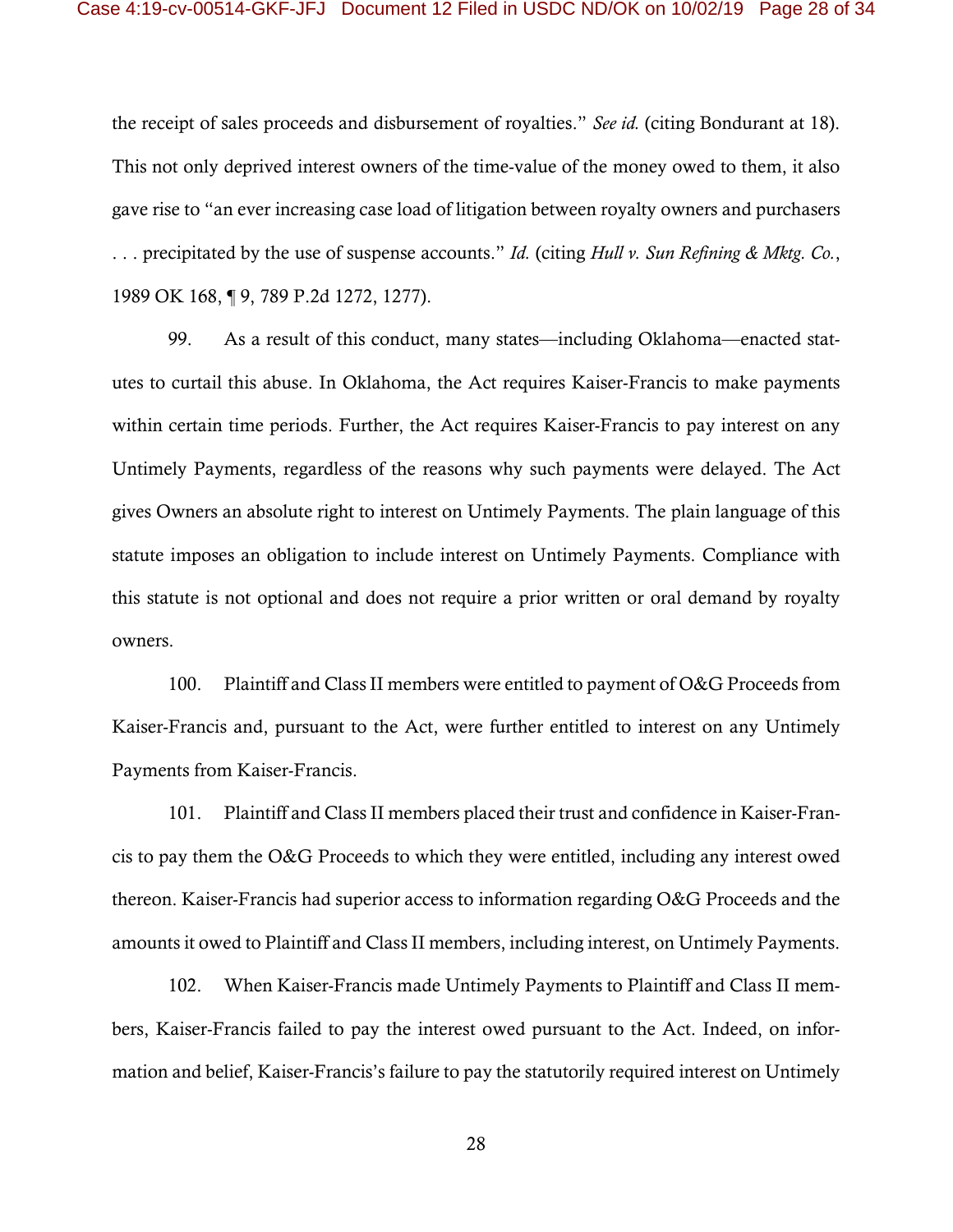Payments continues to this day as part of an ongoing scheme to avoid paying money clearly owed under Oklahoma law.

103. Kaiser-Francis is not permitted to take advantage of its relationship with Plaintiff and Class II members to realize unauthorized benefits or profits at the expense of Plaintiff and the Class II members. Kaiser-Francis has used its position as the holder of Plaintiff's and Class II's O&G Proceeds to avoid its statutory obligation to pay the statutory interest due to Plaintiff and Class II members in the event of Untimely Payments. As such, Kaiser-Francis has improperly treated Plaintiff's and the Class II members' O&G Proceeds as an interest-free loan without their consent.

104. Upon information and belief, Kaiser-Francis ignored its obligation under the Act to regard the O&G Proceeds it owed to Plaintiff and Class II members as separate and distinct from Kaiser-Francis's other cash assets. Rather, these proceeds were comingled with Kaiser-Francis's other cash assets. As such, Kaiser-Francis improperly, unfairly and in violation of the law profited from its deliberate refusal to pay statutory interest to Plaintiff and Class II members.

105. In short, Kaiser-Francis blatantly ignored Oklahoma law regarding the payment of interest on Untimely Payments. Further, Kaiser-Francis did not hold the O&G Proceeds for the benefit of the owners legally entitled thereto (*i.e.* Plaintiff and Class II members) and, instead, held the O&G Proceeds for its own benefit. Kaiser-Francis has abused its position with Plaintiff and Class II members.

106. Plaintiff and Class II members have been damaged by Kaiser-Francis's unlawful acts and omissions.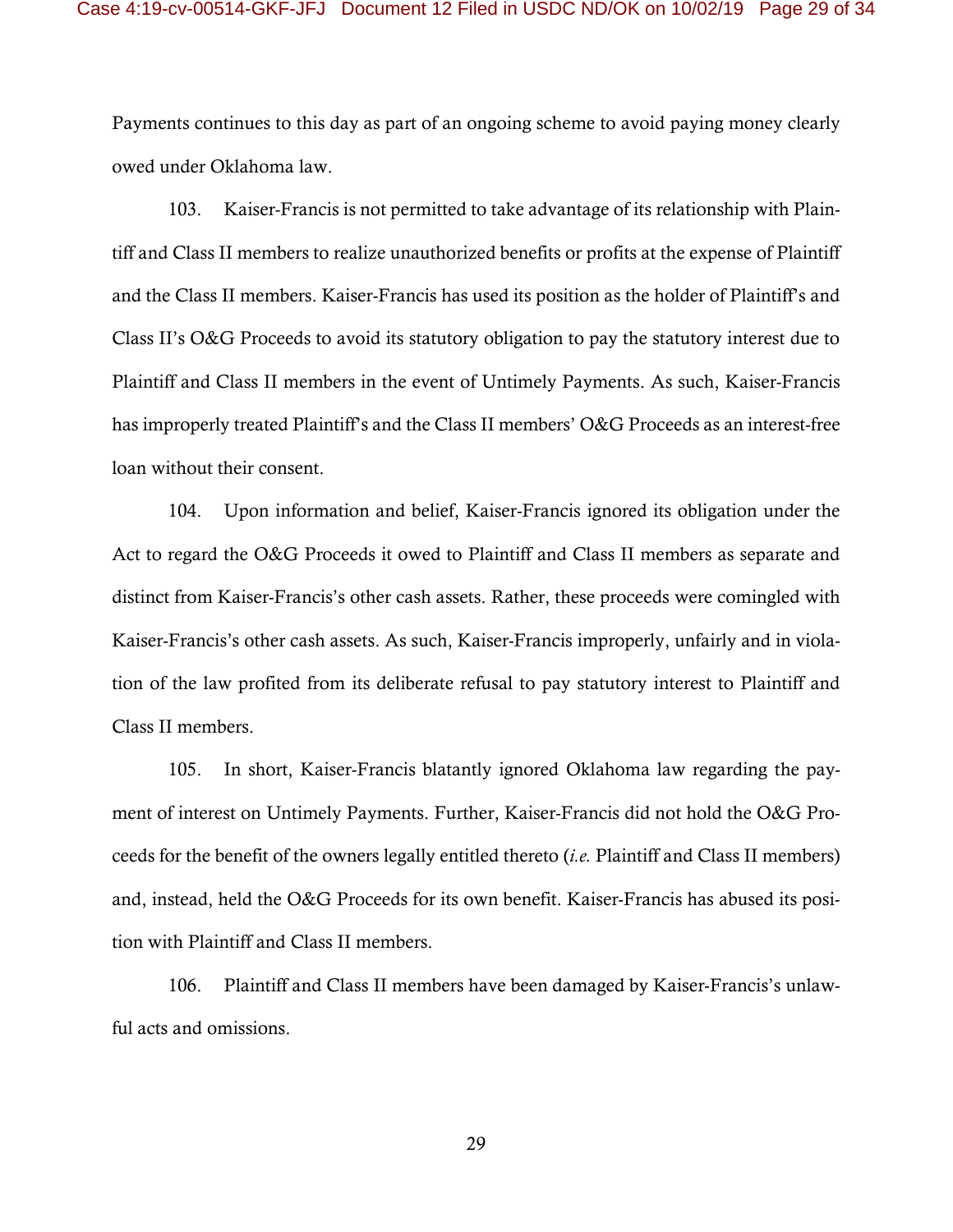107. Kaiser-Francis's wrongdoing—which clearly violates Oklahoma law—is ongoing and continues to this day.

# CLASS II CAUSES OF ACTION COUNT I – BREACH OF STATUTORY OBLIGATION TO PAY INTEREST

108. The allegations set forth above are incorporated herein by reference.

109. Plaintiff brings this cause of action on behalf of itself and Class II members.

110. Plaintiff and Class II members were legally entitled to the payment of O&G Proceeds from Kaiser-Francis for wells owned and/or operated by Kaiser-Francis in Oklahoma.

111. Section 570.10 of the Act requires Kaiser-Francis to hold O&G Proceeds from the sale of oil and/or gas production for the benefit of the Owners legally entitled thereto.

112. Section 570.10 of the Act requires payment of O&G Proceeds to be made in a timely manner according to the applicable time periods set forth in the Act.

113. If the holder of any O&G Proceeds subject to the Act fails, for any reason, to make timely payments to persons entitled to receive such O&G Proceeds, the holder must pay interest on such O&G Proceeds when the payment is eventually made.

114. Kaiser-Francis held O&G Proceeds belonging to Plaintiff and Class II members and Kaiser-Francis failed to timely pay O&G Proceeds owing to Plaintiff and Class II members.

115. In violation of the Act, when Kaiser-Francis ultimately made its Untimely Payments to Plaintiff and Class II members, Kaiser-Francis did not pay the interest owing on the Untimely Payments.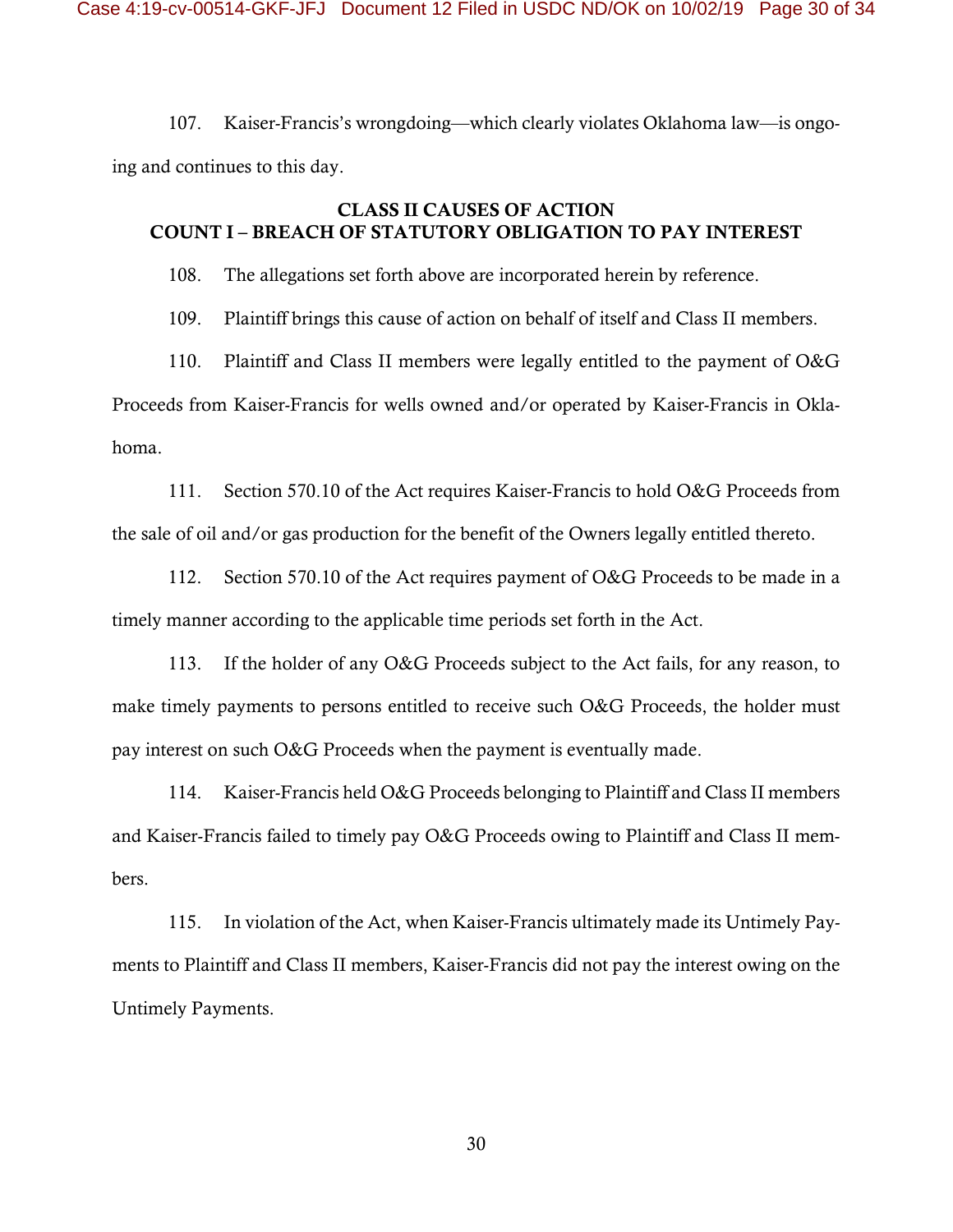116. Kaiser-Francis's failure to pay interest owing on its Untimely Payments of O&G Proceeds was knowing and intentional and/or the result of Kaiser-Francis's gross negligence.

117. Kaiser-Francis's failure to pay interest owing on its Untimely Payments of O&G Proceeds has caused Plaintiff and Class II members to suffer harm.

118. Plaintiff and Class II members are entitled to the interest owed on Untimely Payments, as well as other damages provided by statute, including punitive damages. *See* OKLA. STAT. tit. 52, §§ 570.1, *et seq.*

### COUNT II – ACCOUNTING AND DISGORGEMENT

119. The allegations set forth above are incorporated herein by reference.

120. Plaintiff requests an accounting on behalf of itself and Class II members.

121. Plaintiff requests the Court enter an order directing Kaiser-Francis to provide an accounting to Plaintiff and Class II members which discloses: (a) the amount of accrued interest that Plaintiff and each Class II member should have been paid by Kaiser-Francis, and (b) the method for calculating such amounts.

122. Kaiser-Francis's payment of interest owed to Plaintiff and Class II members does not provide an adequate legal remedy for the wrongs committed by Kaiser-Francis because it will not deprive Kaiser-Francis of the ill-gotten gains it has obtained through its unlawful behavior.

123. The principles of equity and good conscience do not permit Kaiser-Francis to retain the benefits derived from its improper and unlawful use of interest owed on Untimely Payments made to Plaintiff and Class II members.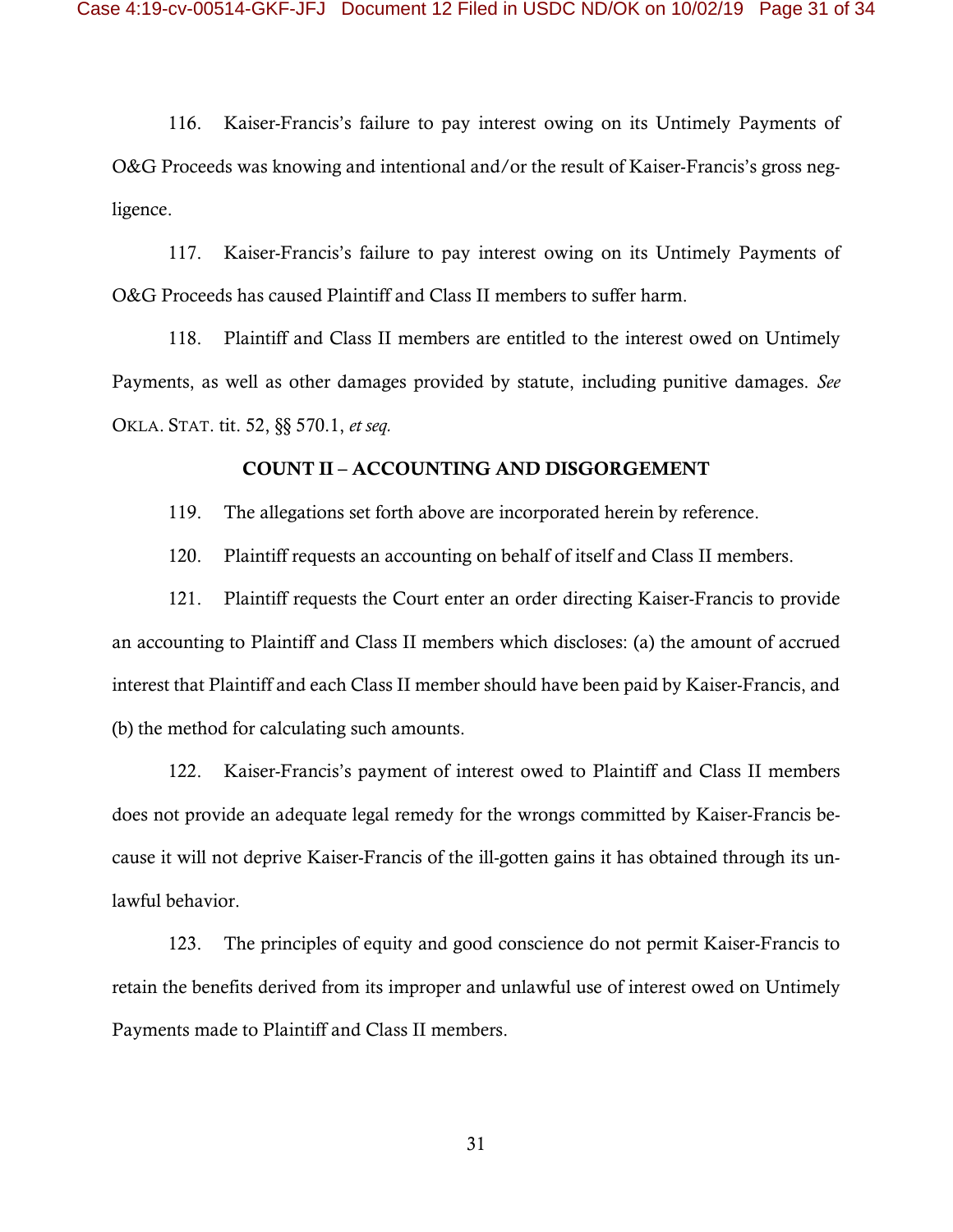124. Thus, Plaintiff requests the Court enter an order directing Kaiser-Francis to disgorge itself of any benefits derived from its improper and unlawful use of Plaintiff's and the Class II members' interest payments, including but not limited to interest that has accrued on such interest since the time in which Kaiser-Francis made the Disputed Payments to Plaintiff and Class II members.

#### COUNT III – INJUNCTIVE RELIEF

125. The allegations set forth above are incorporated herein by reference.

126. Plaintiff seeks injunctive relief on behalf of itself and Class II members.

127. Unless enjoined by this Court, Kaiser-Francis will continue its pattern and practice of failing to pay interest owed on Untimely Payments to Plaintiff and Class II members.

128. Kaiser-Francis has utilized its superior knowledge and control of information regarding Plaintiff's and Class II members' entitlement to interest on Untimely Payments to engage in a fraudulent scheme with regard to its willful and intentional failure to pay such interest. As such, Kaiser-Francis's wrongdoing is ongoing, and injuries in the future by Plaintiff and the Class are irreparable in that the vast majority of Class II members remain unaware of their right to be paid interest on Untimely Payments.

129. No adequate remedy at law exists for continuing violations of the Act by Kaiser-Francis.

130. Plaintiff requests the Court enter a permanent injunction, ordering Kaiser-Francis to pay interest as required by law when Kaiser-Francis makes future Untimely Payments to Plaintiff and Class II members.

131. Kaiser-Francis will not suffer any harm as a result of granting the Class II members' request for injunctive relief because Kaiser-Francis's compliance with the Court's order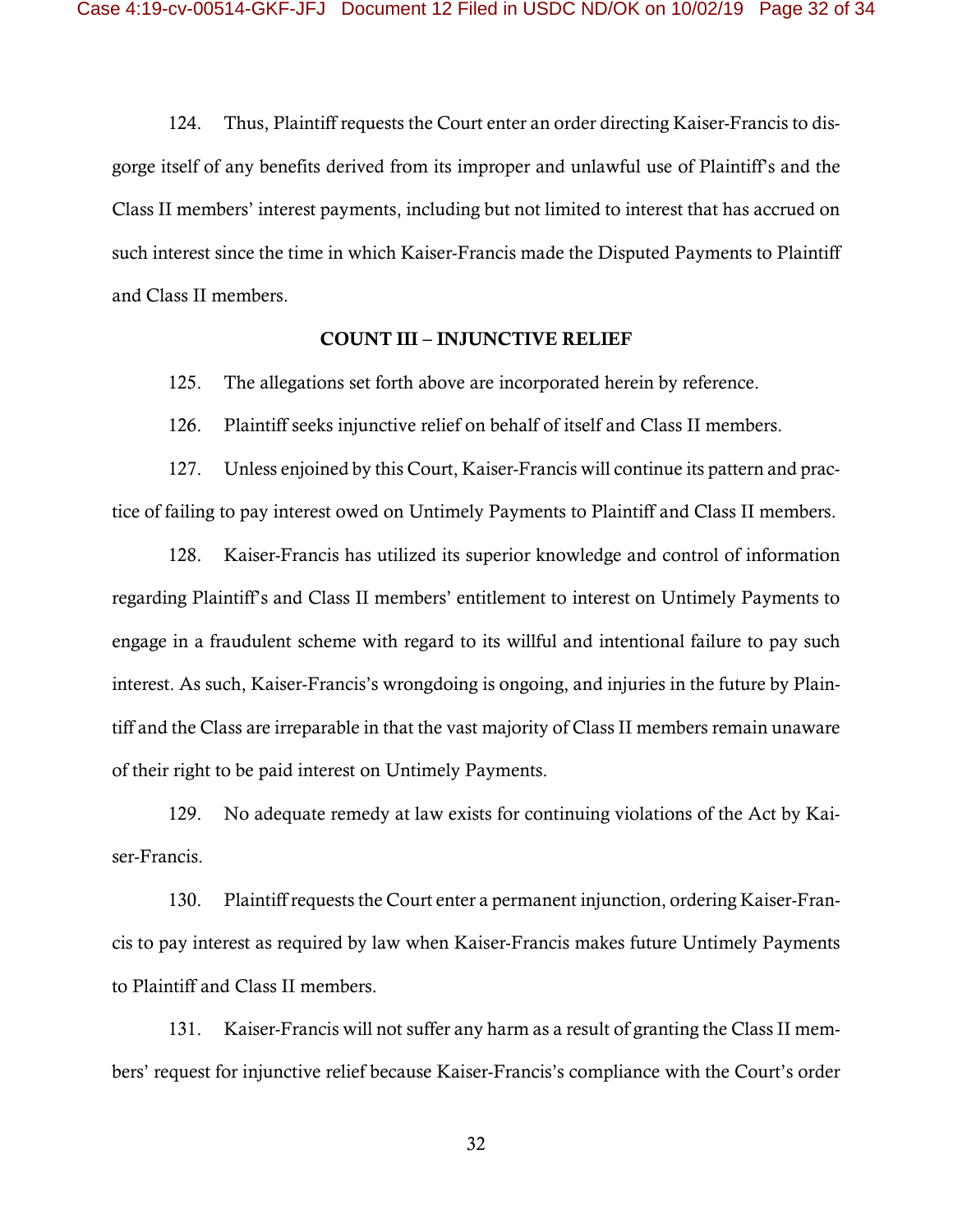will be consistent with Kaiser-Francis's legal obligations and duties to Plaintiff and Class II members.

# PRAYER FOR RELIEF

Wherefore, premises considered, Plaintiff seeks:

- a. An order certifying and allowing this case to proceed as a class action with Plaintiff as class representative for each class and the undersigned counsel as class counsel for each class;
- b. An order requiring Defendant to pay Plaintiff and all Class I and II members actual damages to fully compensate them for losses sustained as a direct, proximate, and/or producing cause of Defendant's breaches and/or unlawful conduct including, without limitation, the compounded interest on Untimely Payments as required by law;
- c. An order requiring Defendant to pay Plaintiff and the Classes all other damages provided by statute, including punitive damages.
- d. An order requiring Defendant to provide Plaintiff and the Class with an accounting where appropriate;
- e. An order requiring Defendant to disgorge itself of the ill-gotten gains it has obtained through the unlawful acts;
- f. An order requiring Defendant to pay interest in the future, as required by law, to Plaintiff and the Classes;
- g. An order awarding punitive damages as determined by the jury and in accordance with Oklahoma law on each of Defendant's wrongful acts, as alleged in this Complaint;
- h. An order requiring Defendant to pay the Class attorney's fees and litigation costs as provide by statute; and
- i. Such costs and other relief as this Court deems appropriate.

# DEMAND FOR JURY TRIAL

Pursuant to Federal Rule of Civil Procedure 38(b), Plaintiff requests a jury trial on all

matters so triable.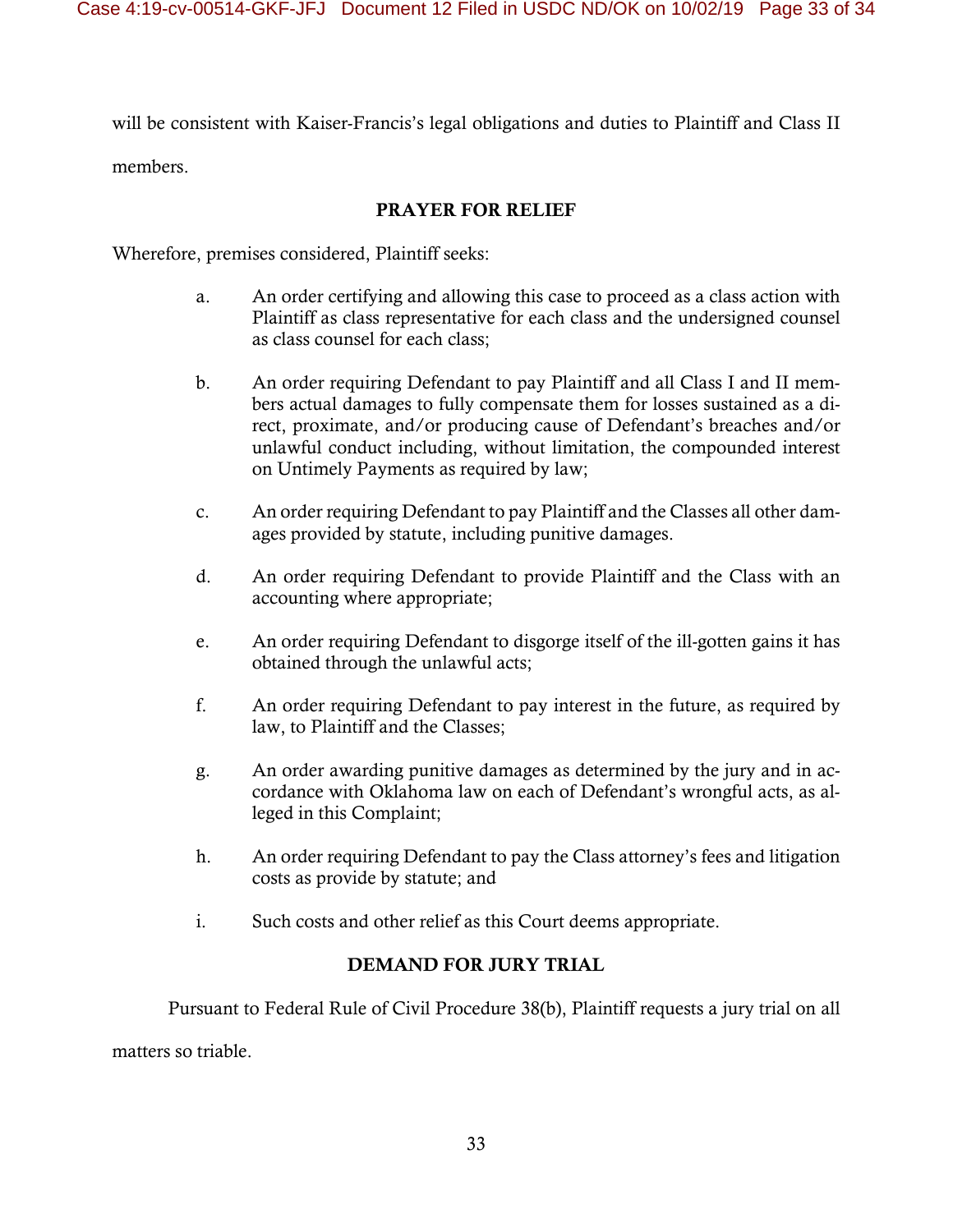Respectfully Submitted,

*/s/ Reagan E. Bradford*

REAGAN E. BRADFORD, OBA #22072 MARGARET E. ROBERTSON, OBA #30235 RYAN K. WILSON, OBA #33306 THE LANIER LAW FIRM, P.C. 431 W. Main Street, Suite D Oklahoma City, OK 73102 T: (405) 698-2770 F: (405) 234–5506 reagan.bradford@lanierlawfirm.com maggie.robertson@lanierlawfirm.com ryan.wilson@lanierlawfirm.com

-*and*-

REX A. SHARP, OBA #11990 BARBARA C. FRANKLAND, OBA #33102 RYAN C. HUDSON, OBA #33104 REX A. SHARP, P.A. 5301 W. 75th Street Prairie Village, KS 66208 (913) 901-0505 (913) 901-0419 fax rsharp@midwest-law.com bfrankland@midwest-law.com rhudson@midwest-law.com

### COUNSEL FOR PLAINTIFF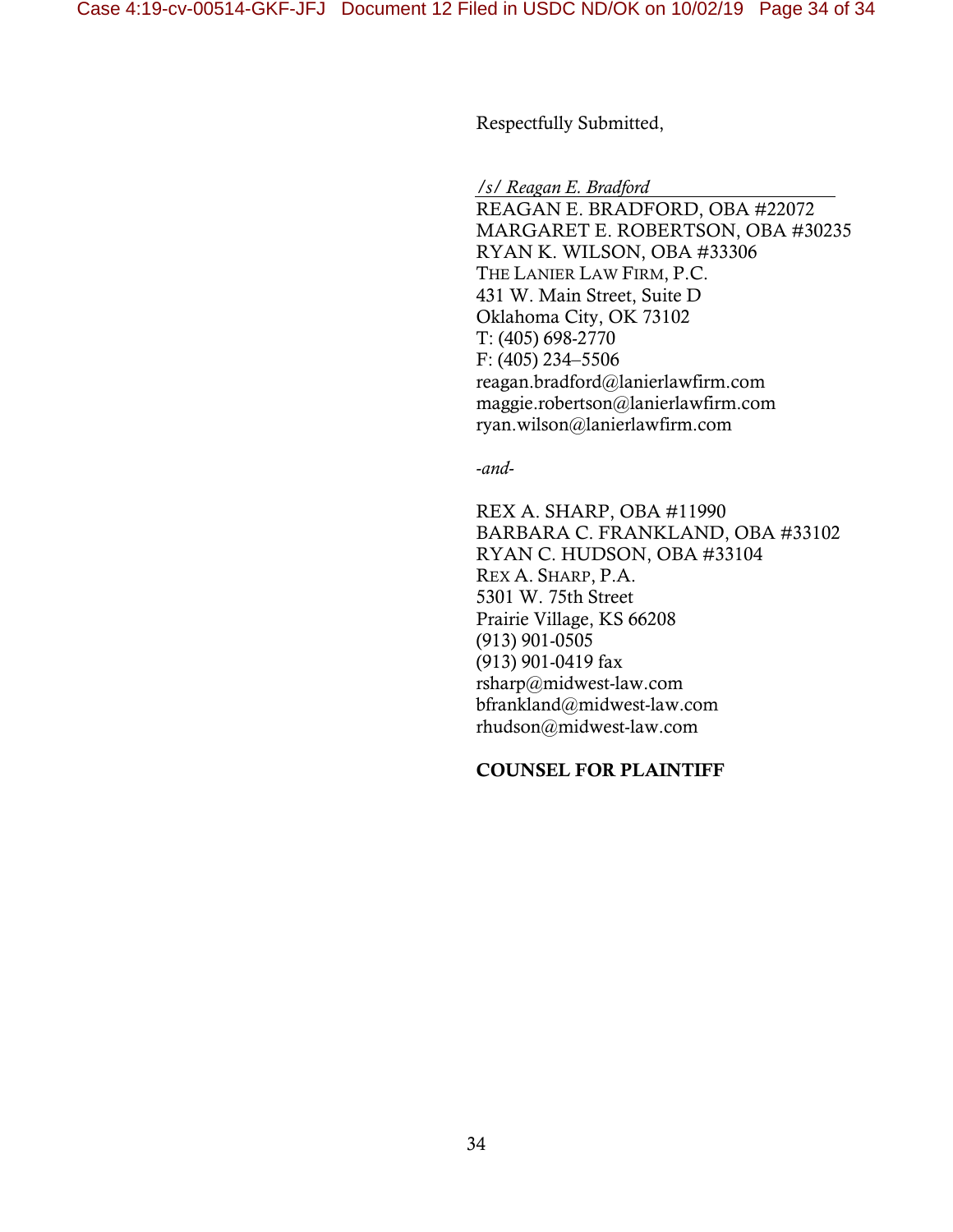# Case 4:19-cv-00514-GKF-JFJ Document 12-1 Filed in USDC ND/OK on 10/02/19 Page 1 of 2

| AGREEMENT, Made and entered into this                                                                                                                                                                                                                                                             |                                                                        |                               | ላቲከ       |          |        |              | <u>October</u>                 |                    |                                                                                                                                                           |                                                                                                                                                                              |
|---------------------------------------------------------------------------------------------------------------------------------------------------------------------------------------------------------------------------------------------------------------------------------------------------|------------------------------------------------------------------------|-------------------------------|-----------|----------|--------|--------------|--------------------------------|--------------------|-----------------------------------------------------------------------------------------------------------------------------------------------------------|------------------------------------------------------------------------------------------------------------------------------------------------------------------------------|
| by and between.                                                                                                                                                                                                                                                                                   | Florence Lamle Bradley.                                                |                               |           |          |        |              | formerly Florence Lamle        |                    |                                                                                                                                                           |                                                                                                                                                                              |
|                                                                                                                                                                                                                                                                                                   | 10119 Regal                                                            |                               | Park Lane | Aot:     | 204    |              |                                |                    |                                                                                                                                                           |                                                                                                                                                                              |
| Ρ.<br>.т.                                                                                                                                                                                                                                                                                         | Dallas, Texas<br>WILLIAMS,                                             |                               | 75230     |          |        |              |                                |                    |                                                                                                                                                           | Party of the first part, hereinafter called lessor (whether one or more)                                                                                                     |
|                                                                                                                                                                                                                                                                                                   |                                                                        | 0 <sub>k</sub> 1 <sub>a</sub> | City      | Oklahoma | 73112  | -~-------Ten |                                | nut V              |                                                                                                                                                           | af the second part, herrinafter called fessee.                                                                                                                               |
| WITNESSETH, That the said lessor, for and in consideration of<br>will process to the sum of the second of the covenants and agreements hereinafter contained on the part of lesser to be paid, kept and performed.<br>This granted, density, lessed and a sum of the presents does grant, density |                                                                        |                               |           |          |        |              |                                |                    |                                                                                                                                                           | and More-------------------pouLARS,                                                                                                                                          |
| any reversionary rights therein, situated in the County of                                                                                                                                                                                                                                        |                                                                        |                               |           |          | Blaine |              |                                |                    |                                                                                                                                                           |                                                                                                                                                                              |
|                                                                                                                                                                                                                                                                                                   | Northeast Quarter (NE/4)                                               |                               |           |          |        |              |                                |                    |                                                                                                                                                           | State of Oklahoma, described as follows, 10-wit:                                                                                                                             |
|                                                                                                                                                                                                                                                                                                   |                                                                        |                               |           |          |        |              |                                |                    |                                                                                                                                                           |                                                                                                                                                                              |
|                                                                                                                                                                                                                                                                                                   |                                                                        |                               |           |          |        |              |                                |                    |                                                                                                                                                           |                                                                                                                                                                              |
|                                                                                                                                                                                                                                                                                                   | thum                                                                   | 1223.22<br>BIN                | an Cin    |          | BR     |              |                                | ha vita 87<br>2007 | 225332<br>$\frac{1}{2}$                                                                                                                                   |                                                                                                                                                                              |
|                                                                                                                                                                                                                                                                                                   | With a                                                                 | æ                             |           |          | 888    |              |                                | m                  | $\frac{1}{2}$                                                                                                                                             |                                                                                                                                                                              |
| of Section.                                                                                                                                                                                                                                                                                       | 33                                                                     | Township                      | 8 North   |          | Range. | 10<br>West   |                                | and containing     | 160.00                                                                                                                                                    |                                                                                                                                                                              |
|                                                                                                                                                                                                                                                                                                   | It is agreed that this lease shall remain in force for a term of       |                               |           |          | Three  |              |                                |                    |                                                                                                                                                           | actes, more or less<br>years from date therein called primary term) and as long thereafter as oil or gas, or                                                                 |
| either of them is produced from said fand by the lessee.                                                                                                                                                                                                                                          | In consideration of the premises the said lessee covenants and agrees: |                               |           |          |        |              |                                |                    |                                                                                                                                                           |                                                                                                                                                                              |
| condensate and distillate) produced and saved from the leased premises.                                                                                                                                                                                                                           |                                                                        |                               |           |          |        |              |                                |                    |                                                                                                                                                           | Ist. To deliver to the credit of letter free of east, in the pice line to which it may connect its wells, the one-eighth (i/g) part of all oil (including but not limited to |
| conducts and distillate) produced and axed Reception for the gas shall are the product of the season of the season of the season of the season of the season of the season of the season of the season of the product system                                                                      |                                                                        |                               |           |          |        |              |                                |                    |                                                                                                                                                           |                                                                                                                                                                              |
|                                                                                                                                                                                                                                                                                                   |                                                                        |                               |           |          |        |              |                                |                    |                                                                                                                                                           |                                                                                                                                                                              |
|                                                                                                                                                                                                                                                                                                   |                                                                        |                               |           |          |        |              |                                |                    |                                                                                                                                                           |                                                                                                                                                                              |
|                                                                                                                                                                                                                                                                                                   |                                                                        |                               |           |          |        |              |                                |                    |                                                                                                                                                           |                                                                                                                                                                              |
| of the gas produced from any oil well and used off the premises, or for the manufacture of casing-head gasoline or dry commercial gas, one-eighth (1/8) والله fire goos proceeds, at the mouth of the well, received by lesses                                                                    |                                                                        |                               |           |          |        |              |                                |                    |                                                                                                                                                           |                                                                                                                                                                              |
|                                                                                                                                                                                                                                                                                                   |                                                                        |                               |           |          |        |              |                                |                    |                                                                                                                                                           | If drilling operations or mining operations and not commenced on the leased premises on subseque one year from this date, this lease shall then terminate as to both         |
| parties unless Lessee on or before the expiration of said period shall pay or tender to Lessor, by ito the credit of Lessor in NOT th park                                                                                                                                                        |                                                                        |                               |           |          |        |              |                                |                    |                                                                                                                                                           | National                                                                                                                                                                     |
| ìallas,                                                                                                                                                                                                                                                                                           | о.                                                                     | ROX 12206                     |           |          |        | Ćа           | -9261                          |                    |                                                                                                                                                           |                                                                                                                                                                              |
|                                                                                                                                                                                                                                                                                                   |                                                                        | $T$ exas 75225                |           |          |        |              |                                |                    |                                                                                                                                                           | $\alpha$ any successor bank, the sum of $=$ One. Hundred $S_{1X}$ ty and $N_{0}/100$                                                                                         |
|                                                                                                                                                                                                                                                                                                   |                                                                        |                               |           |          |        |              |                                |                    |                                                                                                                                                           |                                                                                                                                                                              |
|                                                                                                                                                                                                                                                                                                   |                                                                        |                               |           |          |        |              |                                |                    |                                                                                                                                                           |                                                                                                                                                                              |
|                                                                                                                                                                                                                                                                                                   |                                                                        |                               |           |          |        |              |                                |                    |                                                                                                                                                           |                                                                                                                                                                              |
| Dollars, $(5 - 160 \rho 00)$ , hereinalter called the case of the case of the case of the set of the set of the set of the commenced of dilling operations or mining operations any be commenced. Thereafter, anneally, in like ma                                                                |                                                                        |                               |           |          |        |              |                                |                    |                                                                                                                                                           |                                                                                                                                                                              |
|                                                                                                                                                                                                                                                                                                   |                                                                        |                               |           |          |        |              |                                |                    |                                                                                                                                                           |                                                                                                                                                                              |
|                                                                                                                                                                                                                                                                                                   |                                                                        |                               |           |          |        |              |                                |                    |                                                                                                                                                           |                                                                                                                                                                              |
| Should the first well drilled on the above described land, or on acreage pooled theoryilit, be a dry hole, then; and in that event, if a second well is not commenced on side land, or on acreage pooled theoryilit, the a dr                                                                     |                                                                        |                               |           |          |        |              |                                |                    |                                                                                                                                                           |                                                                                                                                                                              |
|                                                                                                                                                                                                                                                                                                   |                                                                        |                               |           |          |        |              |                                |                    |                                                                                                                                                           |                                                                                                                                                                              |
|                                                                                                                                                                                                                                                                                                   |                                                                        |                               |           |          |        |              |                                |                    |                                                                                                                                                           |                                                                                                                                                                              |
|                                                                                                                                                                                                                                                                                                   |                                                                        |                               |           |          |        |              |                                |                    |                                                                                                                                                           |                                                                                                                                                                              |
|                                                                                                                                                                                                                                                                                                   |                                                                        |                               |           |          |        |              |                                |                    |                                                                                                                                                           |                                                                                                                                                                              |
| Excess is hereby granted the right at my time and constraint in the total the transmission and precision for provided at the state of the right of the production primarily of excess is hereby granted the right at transmiss                                                                    |                                                                        |                               |           |          |        |              |                                |                    |                                                                                                                                                           |                                                                                                                                                                              |
|                                                                                                                                                                                                                                                                                                   |                                                                        |                               |           |          |        |              |                                |                    |                                                                                                                                                           |                                                                                                                                                                              |
| If said lessor owns a less interest in the above deteribed land than the entire and undivided foe simple estate therein, then the royalties and rentals herein provided shall to the lessor only in the proportion which the t                                                                    |                                                                        |                               |           |          |        |              |                                |                    |                                                                                                                                                           |                                                                                                                                                                              |
|                                                                                                                                                                                                                                                                                                   |                                                                        |                               |           |          |        |              |                                |                    | Lessee shall have the right to use, free of cost, gas, oil and water produced on said land for its operations thereon, except water from wells of lessor. |                                                                                                                                                                              |
| When requested by the lessor, lessee shall bury his pipe lines below plow depth.<br>No well shall be drilled nearer than 200 feet to the house or barn now on said premises, without the written consent of the lessor.                                                                           |                                                                        |                               |           |          |        |              |                                |                    |                                                                                                                                                           |                                                                                                                                                                              |
| Lessee shall pay for all damages caused by its operations to growing crops on said land.                                                                                                                                                                                                          |                                                                        |                               |           |          |        |              |                                |                    | Lessee shall have the right at any time to remove all machinery and fixtures placed on said premises, including the right to draw and remove casing.      |                                                                                                                                                                              |
| If the estate of either party hereto is assigned, and the privilege of assigning in whole or in part is expressly allowed, the exernant attent hall extend to their hein, excelent the term of the last extent of the last ext                                                                    |                                                                        |                               |           |          |        |              |                                |                    |                                                                                                                                                           |                                                                                                                                                                              |
|                                                                                                                                                                                                                                                                                                   |                                                                        |                               |           |          |        |              |                                |                    |                                                                                                                                                           |                                                                                                                                                                              |
| transfer or assignment or a true topy thereof, and it is hereby agreed in the event this lease shall be assigned as to a part or parts of the above described lands and the assigned as the stransfer or assignment or a true                                                                     |                                                                        |                               |           |          |        |              |                                |                    |                                                                                                                                                           |                                                                                                                                                                              |
| assignment.                                                                                                                                                                                                                                                                                       |                                                                        |                               |           |          |        |              |                                |                    |                                                                                                                                                           |                                                                                                                                                                              |
| All express or implied covenants of this lease shall be subject to all Federal and State Laws, Executive Orders, Rules and Regulations, and this lease shall not be express or impaired in whole or in part, nor lessec held l<br>Order, Rule or Regulation.                                      |                                                                        |                               |           |          |        |              |                                |                    |                                                                                                                                                           |                                                                                                                                                                              |
| This lease shall be effective as to each lessor on execution hereof as to his or her interest and shall be binding on those signing, notwinstanding some of the lessors above.<br>named may not join in the execution hereof. The                                                                 |                                                                        |                               |           |          |        |              |                                |                    |                                                                                                                                                           |                                                                                                                                                                              |
| Lesse may at any dine and from time to time suitender this lease as to any part or parts of the leased premises by delivering or mailing a release thereof to lessor, or by<br>placing a release of record in the proper County.                                                                  |                                                                        |                               |           |          |        |              |                                |                    |                                                                                                                                                           |                                                                                                                                                                              |
| Lessor hereby warrants ma agrees to defend theilule to the lands herein described, and agrees that the lesser alall have the right along the relation for lessor by the reduce of responses. The response of the same of the                                                                      |                                                                        |                               |           |          |        |              |                                |                    |                                                                                                                                                           |                                                                                                                                                                              |
| ferences                                                                                                                                                                                                                                                                                          |                                                                        | herein to a                   | -178      |          |        |              | revalty are modified to read a |                    |                                                                                                                                                           |                                                                                                                                                                              |
|                                                                                                                                                                                                                                                                                                   |                                                                        |                               |           |          |        |              |                                |                    | <u>6 royalty</u>                                                                                                                                          |                                                                                                                                                                              |
|                                                                                                                                                                                                                                                                                                   |                                                                        |                               |           |          |        |              |                                |                    |                                                                                                                                                           |                                                                                                                                                                              |
|                                                                                                                                                                                                                                                                                                   |                                                                        |                               |           |          |        |              |                                |                    |                                                                                                                                                           |                                                                                                                                                                              |
|                                                                                                                                                                                                                                                                                                   |                                                                        |                               |           |          |        |              |                                |                    |                                                                                                                                                           |                                                                                                                                                                              |

EAST HITCHCOCK 206-4830-G 

Lin

# **EXHIBIT 1**